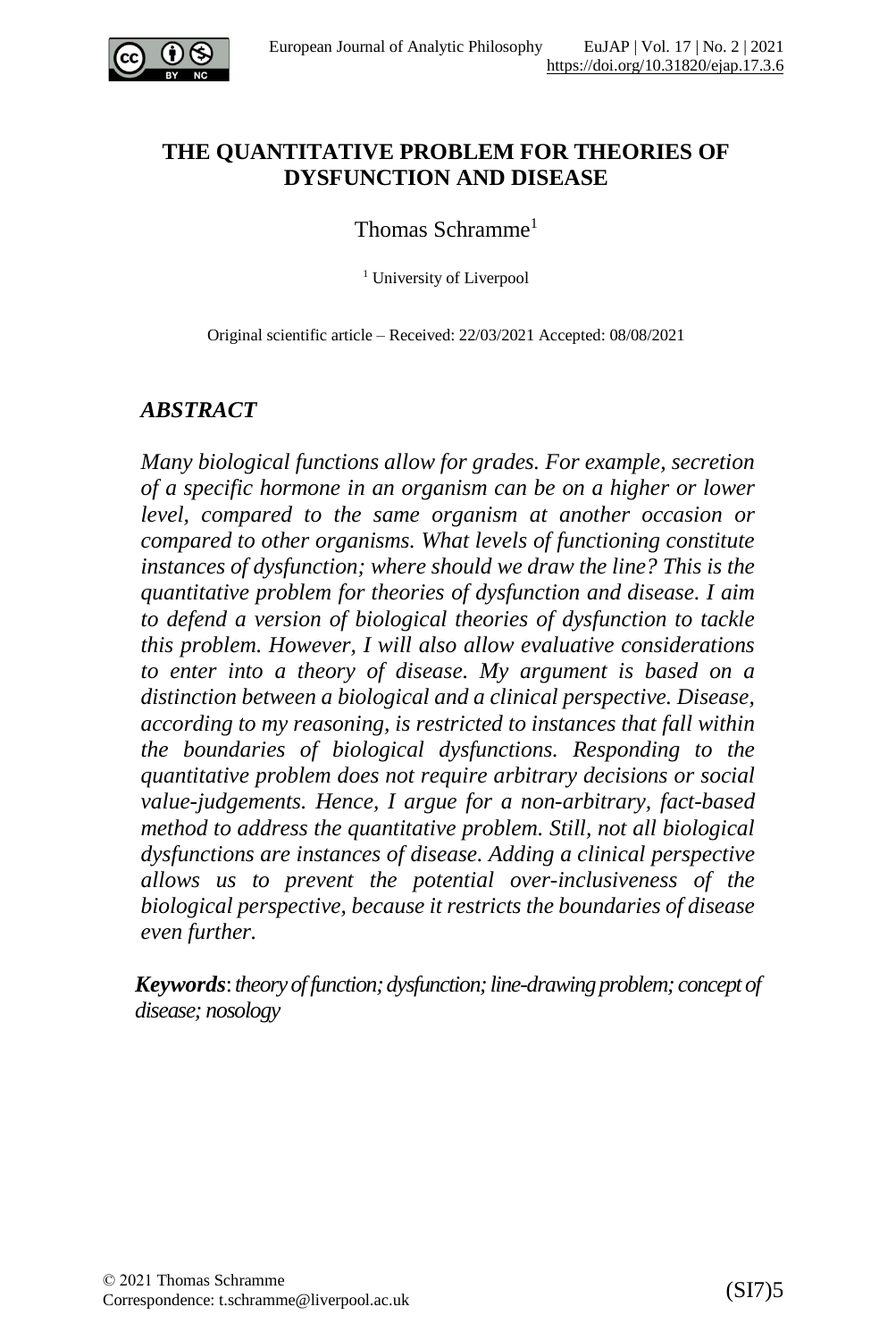## **Introduction**

Many biological functions allow for grades. For example, secretion of a specific hormone in an organism can be on a higher or lower level, compared to the same organism at another occasion or compared to other organisms. What levels of functioning constitute instances of dysfunction; where should we draw the line? This is the quantitative problem for theories of dysfunction and disease. It has increasingly been discussed in the philosophy of medicine in the past few years (Schwartz 2007; Hausman 2014; Griffiths and Matthewson 2016; Rogers and Walker 2017). Partly, the discussion is connected to the established debate between naturalism and normativism about the concept of disease. It seems that drawing boundaries between grades of normal and abnormal functioning involves value judgements, which undermine the naturalist ambition to devise a value-free theory of disease. In addition, the lack of a clear and widely accepted procedure for drawing the line seems to allow pathologisation of normal conditions as well as overdiagnosis (cf. Schramme 2019, 91ff.; Hofmann 2021). Every level of somewhat low organismic functioning seems to constitute a potential disease, if the line can only be drawn on the basis of human interests.

These practical concerns will form the backdrop of my contribution to the recent philosophical debate. I aim to defend a version of biological theories of dysfunction that exclude social value judgements. However, I will also allow evaluative considerations based on human interests to enter into theories of disease. My argument is based on a distinction between a biological and a clinical perspective (cf. Boorse 2014; Tresker 2020). The concept of disease, according to my reasoning, should be restricted to instances of biological dysfunctions. The use of 'should', in this context, implies that I do not believe in the possibility of pure conceptual analysis, resulting in a real definition of disease (cf. Lemoine 2013; Varga 2018). The best theory of disease will be determined by scientific considerations in combination with pragmatic interests, such as the avoidance of overdiagnosis.

Responding to the quantitative problem does not require arbitrary decisions or social value-judgements. Hence, I argue for a non-arbitrary, fact-based method to draw the boundary of dysfunction. Still, not all biological dysfunctions are instances of disease. Adding a clinical perspective allows us to prevent the potential over-inclusiveness of the biological perspective—in terms of potentially including too many diseases if we identify disease with biological dysfunction. To add a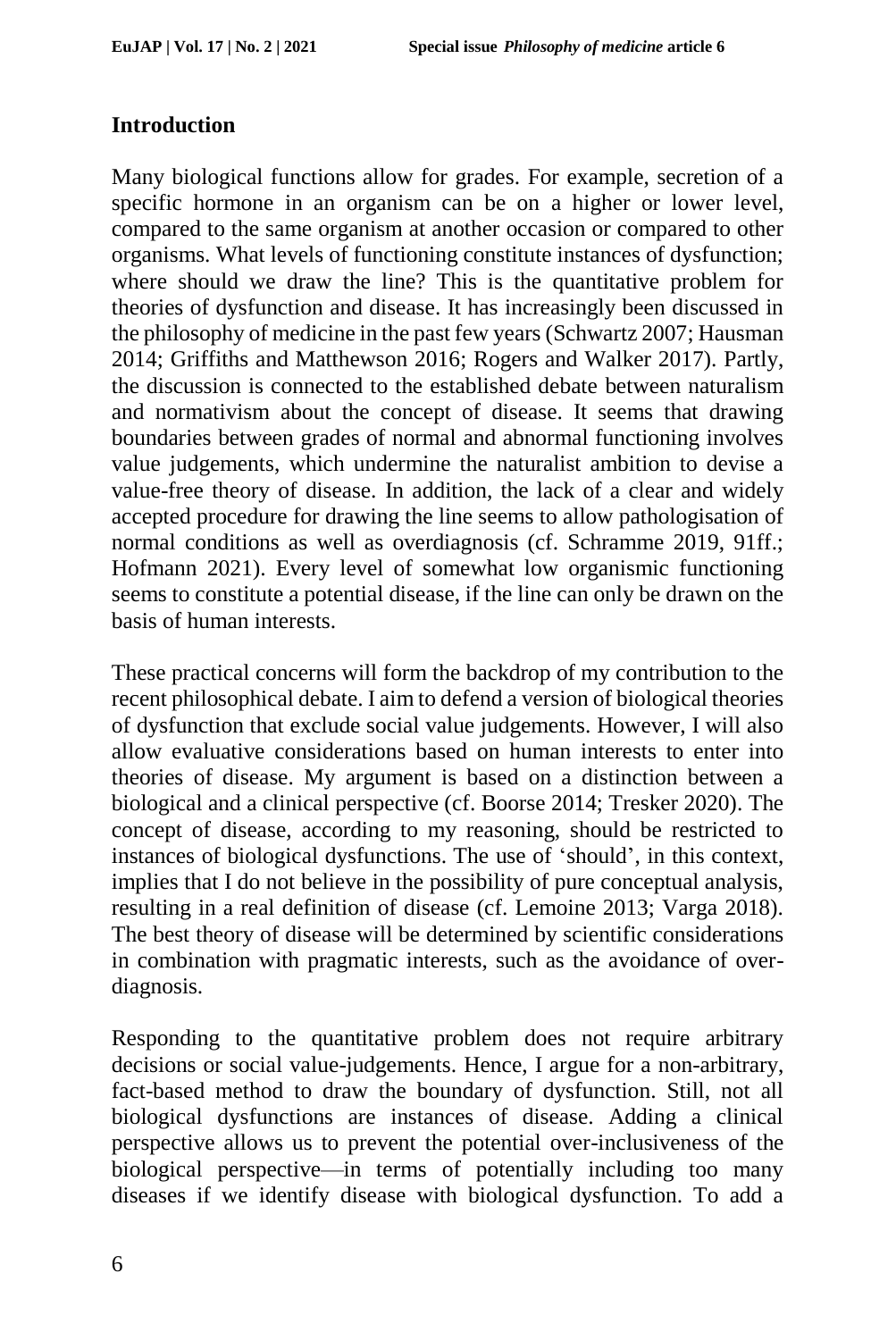clinical perspective helps to restrict the boundaries of disease to medically relevant dysfunctions.

In section 1, I introduce the quantitative problem within the context of a theory regarding the absolute concept of disease, that is, a conception that does not allow for grades of diseasedness. Section 2 briefly discusses the qualitative problem—which is concerned with identifying functions as opposed to non-functional mechanisms—in order to better understand the main concern of this paper. Only mechanisms that are identified as proper, performing functions are relevant for a theory of function and, derivatively, for a theory of disease. Hence, only functional traits are relevant for the quantitative problem. Section 3 then more thoroughly looks at the quantitative problem, specifically at Christopher Boorse's attempt to address it. I argue that this attempt struggles as it is, but can be repaired by adding clarity about the implications of seeing functions as effects within an organismic system. Thresholds for sufficient levels of functioning are determined in relation to next-level functions and the overall maintenance of the system. Accordingly, effectiveness of functioning is the relevant criterion for answering the quantitative problem, not the functional efficiency of a trait. In section 4, I draw a closer connection to medicine by introducing a perspective of clinical dysfunction, which is a narrower category than biological dysfunction. In section 5, I discuss the application of the general classification of clinical dysfunctions, which can be found in nosological systems, to individual patients through the process of medical diagnosis. Diagnosis therefore involves some discretion for clinicians when determining the boundary between normal functioning and pathology in individual cases. However, this practice is only possible within the boundaries set by the scientific notion of biological dysfunction. It therefore does not introduce wholly arbitrary elements. Section 6 concludes.

## **1. The Quantitative Problem in the Context of an Absolute Concept of Disease**

In medicine, it is usually said that disease is the absence of health (in a specific respect, say, in respect to one's respiratory system). Health is deemed the opposite of disease. It is true that this conceptual binarity by itself does not establish clear-cut boundaries. Still, when we talk in this way, we interpret disease as an absolute concept. There are no grey areas; conditions either constitute a state of health or of disease. Things might be different when we consider whether a person is healthy, that is, when we consider health from a holistic perspective. From such a perspective, we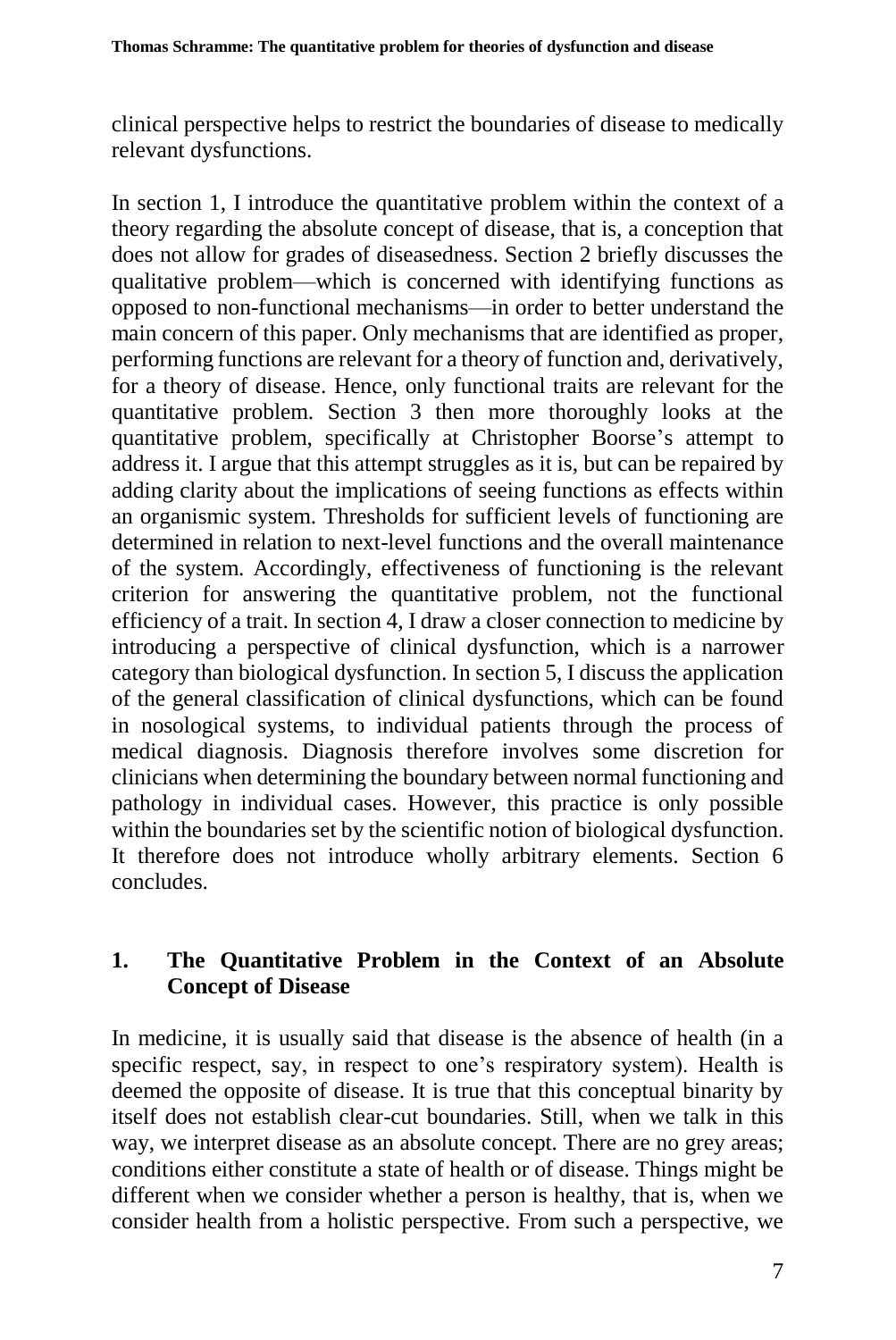can easily consider conditions of disease that are consistent with a person being overall healthy.

From an absolute conceptual framework, we can also allow for positive health to be a gradable notion. We might consider healthier-than judgements, where one person is compared to another person (Schroeder 2013); yet these judgements do not result in grades of disease, because being less healthy is not the same as being unhealthy or more diseased. Disease is, so to speak, below the threshold of minimal health. It is true, of course, that different instantiations of diseases pose different levels of severity. Accordingly, we might want to say that a particular disease is more clearly a case of disease than another. Yet, if we have determined whether a condition is a disease, then it simply belongs to the class of disease, never mind how serious it is.

Such an absolute perspective is quite important in many practical contexts, most significantly when the presence of disease is used as a kind of entry ticket to the system of publicly funded medical resources. Here we need an absolute statement as to whether a condition is justifiably deemed a disease or not. If a condition is not a disease, it ought not to be treated by using publicly funded resources, at least not without additional argument. A condition that constitutes a disease, on the other hand, is a legitimate concern of a public health system without further reasons; although this might still not be enough to guarantee the public funding of treatment under the usual conditions of scarcity.

A serious problem for medical theory with respect to establishing an absolute concept of disease that has recently gained momentum is where exactly to draw the threshold between health and disease. What criteria need to be fulfilled in order to classify a condition as a disease? A common way to draw this boundary is to establish the criterion of dysfunction, or more exactly of impairment of functional ability (Boorse 1977). For the purposes of this paper, I will take such a Boorsean framework for granted, though I divert from Boorse in several respects. Accordingly, the general concept of disease is understood as impairment of functional ability. Functional ability is the readiness of a trait, for instance an organ, to 'pursue' its tasks. Accordingly, a trait currently not doing any work is still functional, perhaps due to environmental causes (Garson 2019, 126ff), if it has the relevant functional ability. Disease can therefore be understood as impairments of relevant dispositions within the Boorsean theoretical framework (Boorse 2014, 685). I will later identify disease with clinical dysfunction, which is based on, but not identical to, biological dysfunction.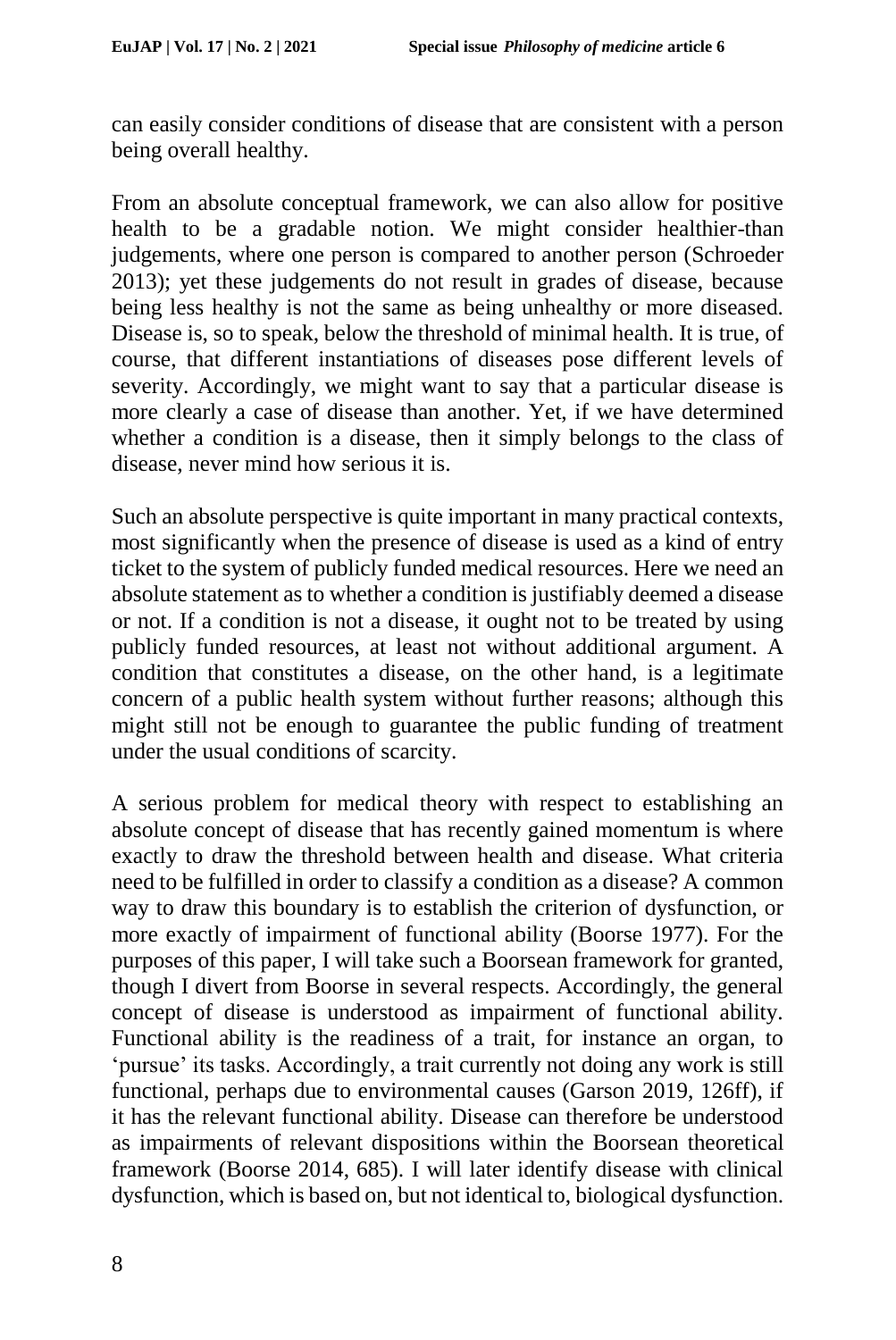Such a distinction is not thoroughly discussed in Boorse's theory, yet he explicitly allows for a clinical perspective on disease (Boorse 1997, 48).

There is an important difference between the theoretical problem of delineating disease as opposed to the same problem posed from a practical point of view. A doctor who deals with a suffering patient is not primarily interested in whether the organism in front of her is dysfunctional, but in her patient's wellbeing, broadly conceived. The doctor might therefore be tempted to identify a disease where there is no dysfunction or, conversely, not to diagnose a condition in terms of disease despite its being dysfunctional. It is important to disentangle different contexts of referring to dysfunction and disease, because they are based on different types of interests. I will distinguish between two such contexts: A biological and a clinical context.

From a theoretical point of view, aiming at an explanation of the concept of disease, the focus on the notion of dysfunction as a necessary criterion of disease allows us to establish an absolute concept of disease. Only where there is dysfunction, there can be disease. We are accordingly pushed back to the level of organismic functions and their impairments. However, individual organismic conditions and processes come in degrees. For instance, secretion of hormones allows for different values in different organisms at different times and under different environmental circumstances. Accordingly, when we focus on dysfunction as the basis of the concept of disease we seem to enter a grey area, after all, because the exact level of function that allows for a process to be called *dys*functional appears to be insurmountably vague. In other words, whether the concept of dysfunction allows for absolute thresholds and whether these can be established scientifically is not straightforward.

Some levels of performance can be deemed unambiguously dysfunctional, simply because they completely lack in functioning. Since a function is an effect of a trait, if a trait does not produce *any* such effect, it is dysfunctional. For instance, if a heart does not pump blood at all, it is dysfunctional. But surely there are many instances of organismic mechanisms producing effects that are however not sufficient to be deemed functioning. The problem discussed in this paper is how and where to draw this very line. I call it the *quantitative problem* of theories of dysfunction, because it is concerned with the level of producing an effect, not with the kind of effect a function is supposed to achieve.

Other authors have called the problem I will address "the line drawing problem", most notably Peter Schwartz (2007), who was one of the first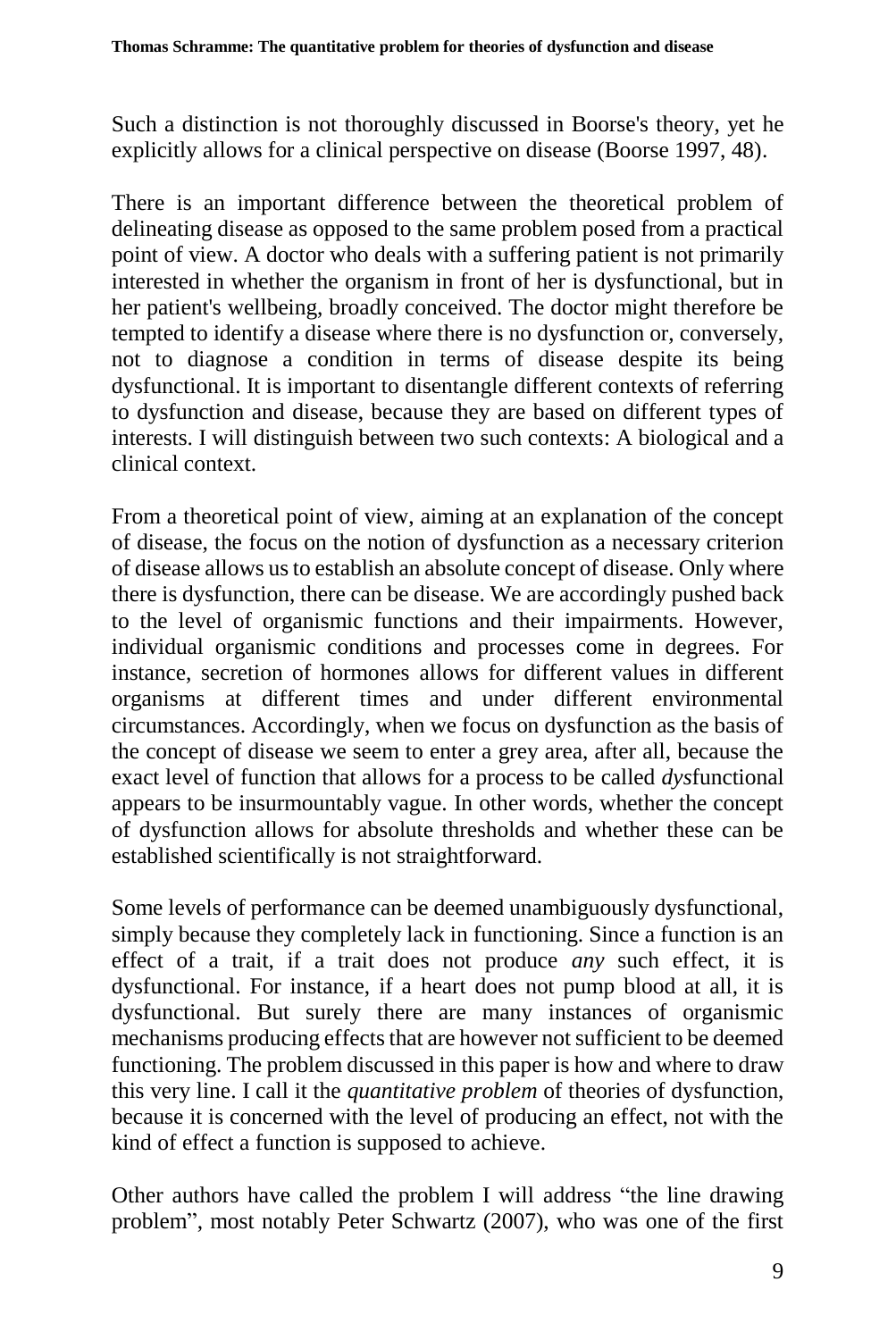authors to bring it up explicitly under this label in the philosophy of medicine, although there are important precursors to the recent debate (Engelhardt 1976; Goosens 1980). Boorse (1977, 1987, 1997) did attempt to tackle this problem in the past, from a naturalist point of view, but I believe there are problems with his account. Only quantifiable functions raise serious concerns where to draw the line; lack of any functional effect straightforwardly constitutes dysfunction. That is why I think the line drawing problem, which generally asks for the line between the functional and the dysfunctional, is in reality restricted to the quantitative problem. Accordingly, I prefer the latter label.

The term 'problem' is slightly ambiguous and it might be helpful to briefly explain in what sense I intend to tackle the quantitative problem. First, a problem can be something that is generally a matter of concern, for instance, especially in our context, a philosophical problem. In this way, a philosophical problem might never be solved; it might continue to be a matter of interest or concern, something that requires explaining. The mind-body problem might be a fitting illustration. It might never be solved and continues to interest us from a philosophical point of view. Second, a problem can also be something that bothers us in a certain way or that we want to get rid of. The mind-body problem might not be a problem in this second sense. Now, I believe the quantitative problem will continue to be a problem in the first sense of the term. It will continue to raise philosophical concerns. In this paper, I want to show a way to address the quantitative problem in a way that eases the problem in the second sense of the term, especially by showing a reasonable, non-arbitrary and workable way to conceptualise dysfunction and disease. I will not solve the problem in the first sense and will therefore avoid speaking of a solution to avoid any confusion.

In this way, I will defend an answer to the quantitative problem which claims to rely only on scientific aspects, hence avoids external evaluative elements, for instance in relation to individual harm, as other authors have introduced. The main idea is to identify the relevant level of gradable functioning with achieving a particular effect, relative to other functions of an organism. It is argued that the relevant threshold of quantitative functioning is determined by the biological necessities that are involved when a part of an organism, understood as an overarching system, is to perform its biological functions. Functions are effects, and any such effect is a means to maintain other functions, altogether maintaining the system as a whole. We can determine the required level of functioning in relation to the structured sub-systems of an organism. The quantitative problem therefore raises scientific questions regarding the biological organisation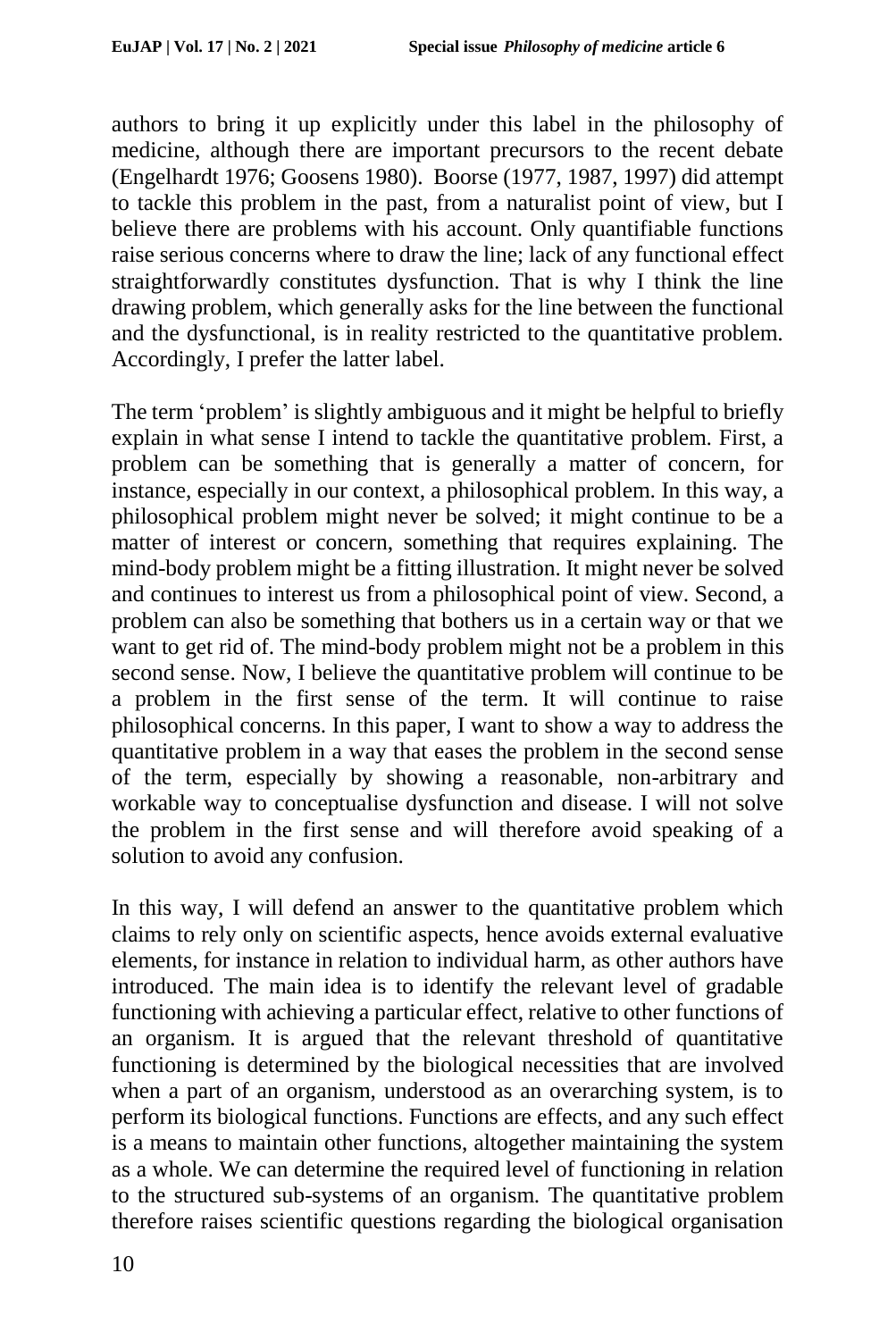of organisms. However, I will also argue that this only relates to the biological perspective. I suggest that in medicine we further need to account for a clinical perspective regarding the boundary between normal functioning and dysfunction. The clinical perspective introduces additional features, which are partly evaluative and pragmatic.

## **2. The Qualitative Problem**

We can contrast the quantitative problem of dysfunction with the qualitative problem. The qualitative problem is concerned with identifying the kinds of traits of organisms that can be deemed functional, as opposed to being non-functional. Note that 'non-functional' means 'having no function'; it does not mean 'dysfunctional'. For instance, the function of the heart is to pump blood, not to produce noise, though the latter is also an effect of the organ's mechanisms. So, in other words, the qualitative problem aims at identifying the functions of traits. In the philosophy of biology, and also in the philosophy of medicine, this has been the major concern in the last decades. Several theories have been offered as to how to account for functions (a good range of papers can be found in Buller 1999 and Ariew et al. 2002; see also Garson 20016, for a helpful overview). I will not discuss these theories, because my main focus is on the quantitative problem.

To be sure, I do not want to deny that there is a close connection between the qualitative and the quantitative problem. After all, identifying functions (i.e. tackling the qualitative problem) usually comes with specific quantitative levels of functioning (see Schwartz 2007, 366). So, for instance, the heart does not simply have the function to pump blood but to pump about 5 litres per minute in a resting adult person. I still want to insist on the difference between the two problems for analytic purposes, because later I will argue that examples of quantifiable non-functional traits do not apply to the quantitative problems. In other words, only functional traits raise the relevant problem. In general, it seems to me that the second aspect of the qualitative problem—specifying functions over and above identifying traits with functions—can be translated into the quantitative problem, because it causes the need to determine thresholds for normal functioning.

Many theories of function can account for dysfunction or malfunction. This is usually, though not universally, done by using the type-token distinction (Godfrey-Smith 1993, 200). More specifically, types of traits are explained to have specific functions. In the medical context, 'trait' may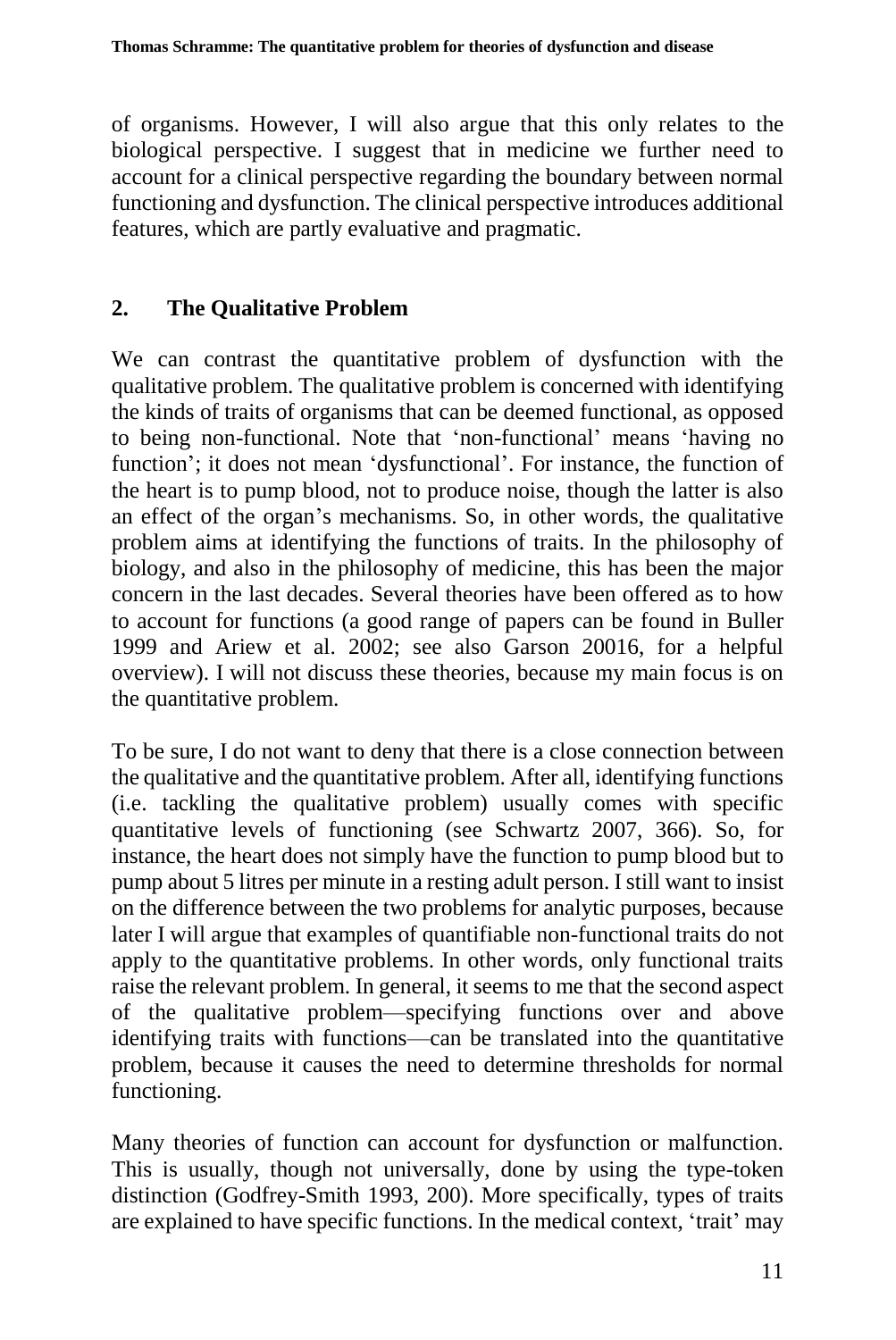stand for organismic sub-systems, such as the respiratory system, organs, cells, or even genes. All of these things may have a function, and it is of course an important problem for biological and medical research to explore these functions. Different theories of functions differ in their explanations as to why a particular effect is the function of a trait. It might be due to its evolutionary history (Wright 1973; Millikan 1989; Neander 1991), its contribution to a larger system's capacities (Cummins 1975), or to the good of the organism (Melander 1997; McLaughlin 2001; Wouters 2003). Once a type of a functional trait is established, tokens can be assessed according to the norm set by the functional type. Accordingly, the qualitative problem regarding dysfunction is concerned with identifying those features, or qualities, of organisms that can be dysfunctional at all. If a trait does not have a function, it cannot be *dys*functional.

The qualitative problem also addresses the problem of how a trait can be dysfunctional. Once the function of a trait is established, we know in what way a token can be dysfunctional, namely in terms of the effect that is its function, not by lacking in terms of other effects. For instance, a heart can be dysfunctional in terms of blood-pumping, not in terms of noiseproduction.

This is all I will say about the qualitative problem. It should nevertheless be pointed out that many issues in relation to the qualitative problem have not been sufficiently tackled in the philosophy of biology and the philosophy of medicine, for instance the related problem whether proper functions come in degrees (Matthewson 2020). Most notably, the specific normativity of function statements, which is supposed to account for the possibility of dysfunction, or malfunction, is also still a contested issue (Neander 1995; Davies 2001; Garson 2019).

# **3. Taking the Sting Out of the Quantitative Problem**

As I have said already, the quantitative problem regarding dysfunction is due to the fact that many functions allow for degrees. At least in some contexts—especially where we need to determine unequivocally whether a condition is pathological—it seems to require an element of human decision. This itself does not need to be dubious, but rather normal procedure in relation to vague terms. In the philosophical debate, where to draw the line is normally regarded a problem for two distinguishable reasons: First, because it might involve an element of value judgement. This would threaten specifically the ambitions of a naturalist account of disease (Miller Brown 1985, 5f.; but cf. Veit 2021; Amoretti and Lalumera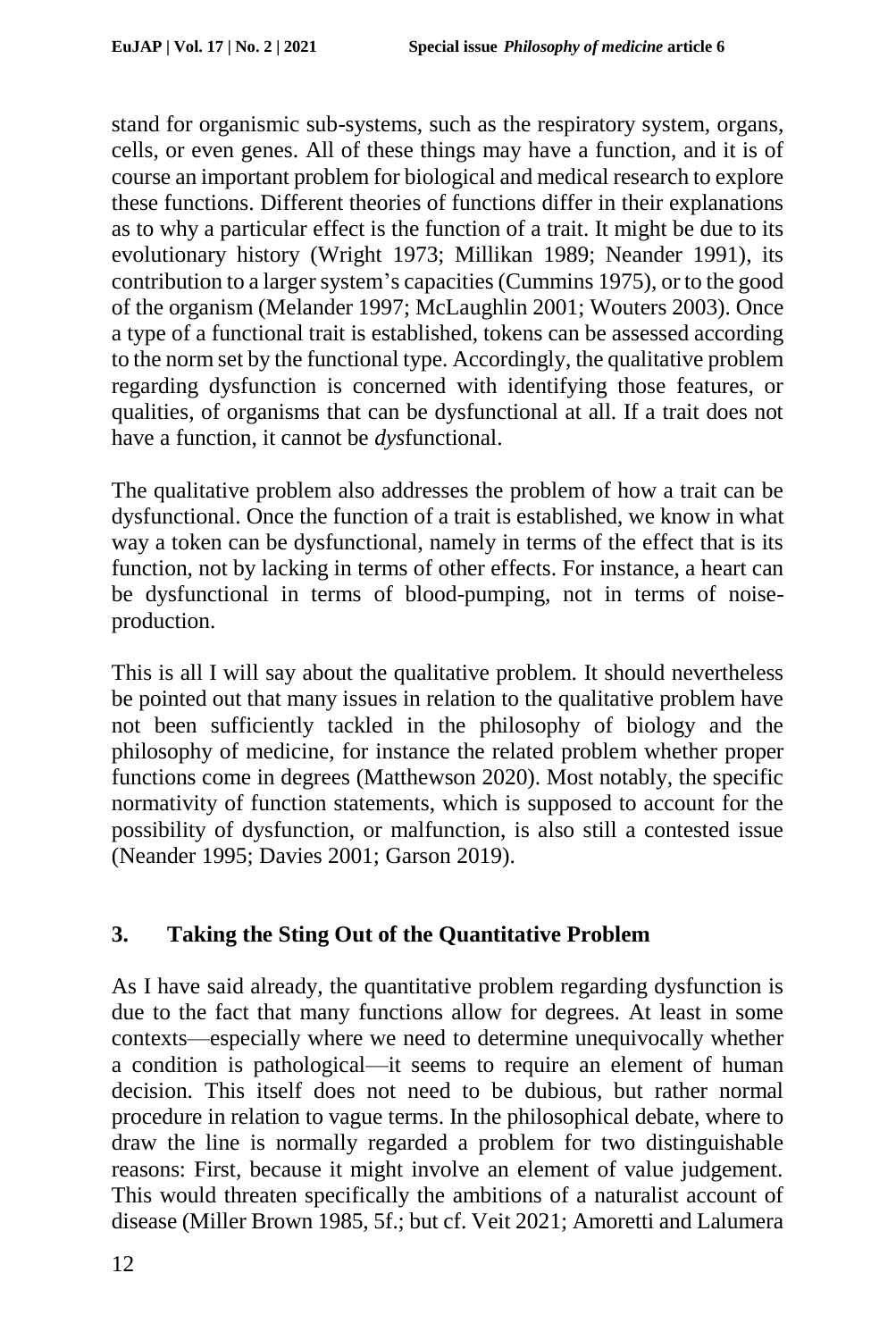2021). Second, line drawing could be problematic because it might not allow for any answer that is reasonable, non-arbitrary and "workable" (Schwartz 2017, 495). I will mainly focus on the second interpretation of the line-drawing problem and suggest a scientific response. The first interpretation of the problem requires further considerations regarding what types of value judgements are involved when drawing the line between dysfunction and normal function. Although I cannot go into detail here, I believe that any evaluations that might be involved will not be based on individual or social value judgements (Schramme 2010), but refer to the natural normativity of biological functions; hence be grounded on a scientific explanation of abnormality (Matthewson and Griffiths 2017, 452).

Interestingly, some organismic functions are not affected by the quantitative problem, at least they might relatively easily allow for nonarbitrary and workable results. There are some effects that only allow for absolute levels of performance. For instance, a two-way switch is either fulfilling its function or dysfunctional, depending on whether it can be turned or not. There are similar kinds of mechanisms in human organisms where the threshold of dysfunction is straightforward, even if the function does allow for grades. A function of the ovaries is, for instance, to produce eggs. At least, this is a function of the ovaries during a particular period of the life of a female organism. If a token ovary does not produce eggs, it is dysfunctional in that respect. So, in cases such as the one just mentioned, the way to tackle the quantitative problem is straightforward.

My example seems to raise concerns, however, that lead us into less straightforward terrain: After all, isn't the function of the ovaries to produce fertile eggs, at the right time, as well as, probably, to only produce one egg within one cycle? Being fertile seems to clearly allow for gradual aspects, for instance regarding how likely an ovum is to develop into a zygote, once fertilised. How fertilisable an ovum is clearly depends on numerous other functions and environmental conditions. My example was mainly meant to establish the possibility of isolated functions, where thresholds are relatively easy to determine, not to exclude more complicated gradual functions. If ovaries do not produce eggs—never mind any gradable characteristics of these—then they are dysfunctional. If they produce more than one ovum during a cycle, they might also be dysfunctional. Whether this is the case or not does not matter for my purpose, as I will agree that additional, non-biological considerations are required for determining dysfunctions in a clinical context.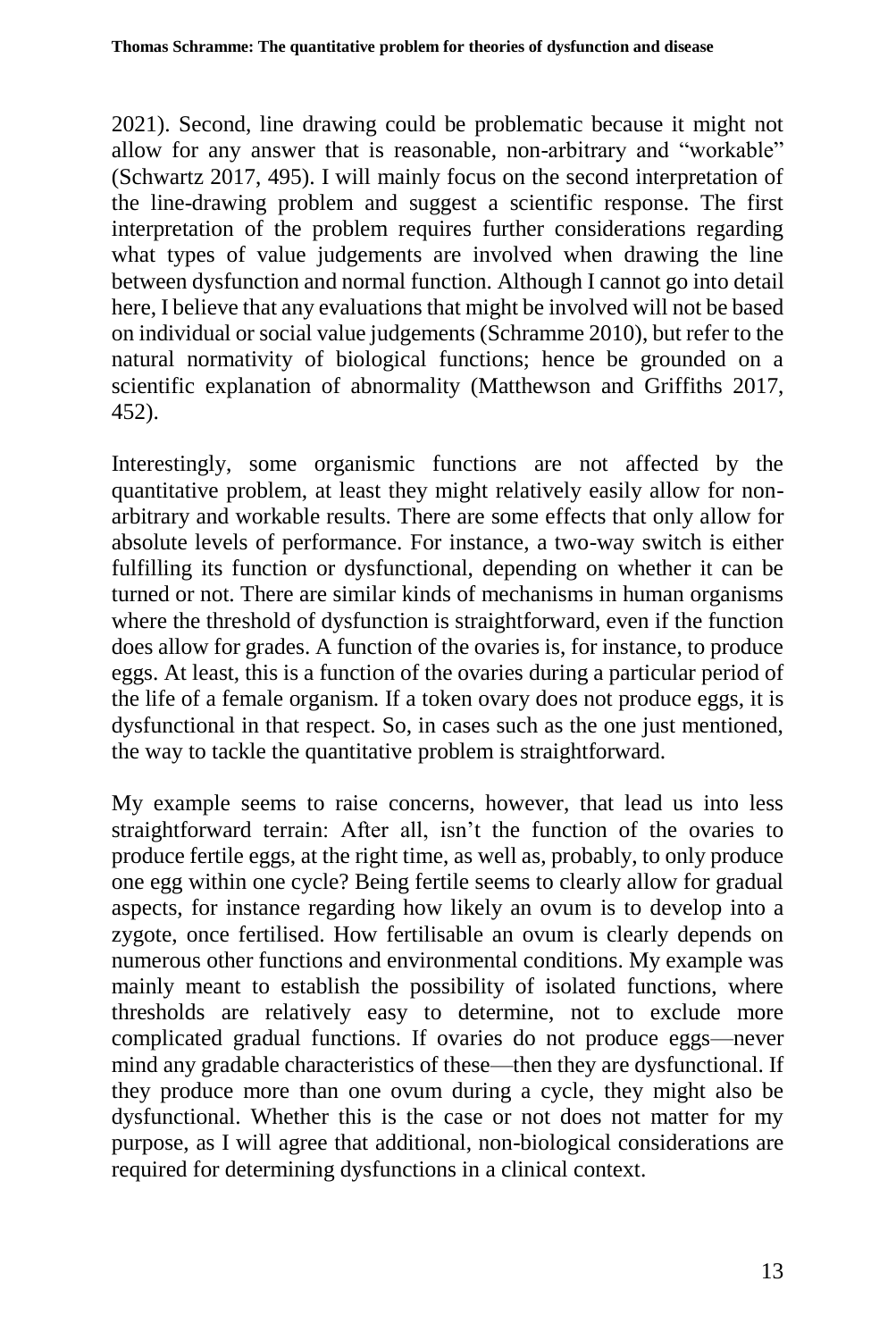The quantitative problem is more difficult to tackle when traits allow for different levels of performance without clear thresholds. The most common way to provide a threshold, at least in abstract terms, is to say that a trait is dysfunctional if it does not perform efficiently. In the philosophy of medicine, Boorse, who defines disease as impairment of functional ability, has described the threshold of dysfunction in the following way:

Normal functioning in a member of the reference class is the performance by each internal part of all its statistically typical functions with at least statistically typical efficiency, i.e. at efficiency levels within or above some chosen central region of their population distribution. (Boorse 1977, 558f.)

The important point here is to be found in the final part of the sentence. Boorse makes clear that he wants to account for the threshold by statistical means. There are, however, serious problems with such a framework (Schwartz 2007; see also Davies 2001, 186).

As mentioned before, several authors have objected that a statistical answer to the line-drawing problem is arbitrary. If this is true, it might, firstly, show that dysfunction cannot after all be explained in purely valueneutral, scientific terms. The quantitative problem might require reference to particular human interests, which Boorse would like to exclude from his theory of disease. Secondly, his theory leads to problems with low levels of functioning that are prevalent in a population. A statistical analysis does not work if inefficient levels are statistically normal. I will briefly deal with both of these objections, before presenting an alternative answer to the quantitative problem. I consider my considerations to apply within a generally Boorsean theoretical outlook. There might be alternative theories of function, for instance Cummins-style systemic theories of function (Cummins 1975) that fare better with the quantitative problem. The main purpose of my paper is, however, to present an alternative reply based on Boorse's framework.

Boorse himself maintains, in the quoted sentence, that the exact boundary between efficient function and dysfunction is "chosen", i.e. determined by human choice. However, he insists that the chosen region within the population distribution, which is deemed to be below the efficient level of functioning, is not chosen for reasons of human welfare interests, or the like, but for reasons of statistical theory. He says that 'deficiency', according to his account, is an "arithmetic, not an evaluative, concept" (Boorse 1997, 21). This might be so, but it nevertheless introduces an element of human decision about where to draw the line of pathological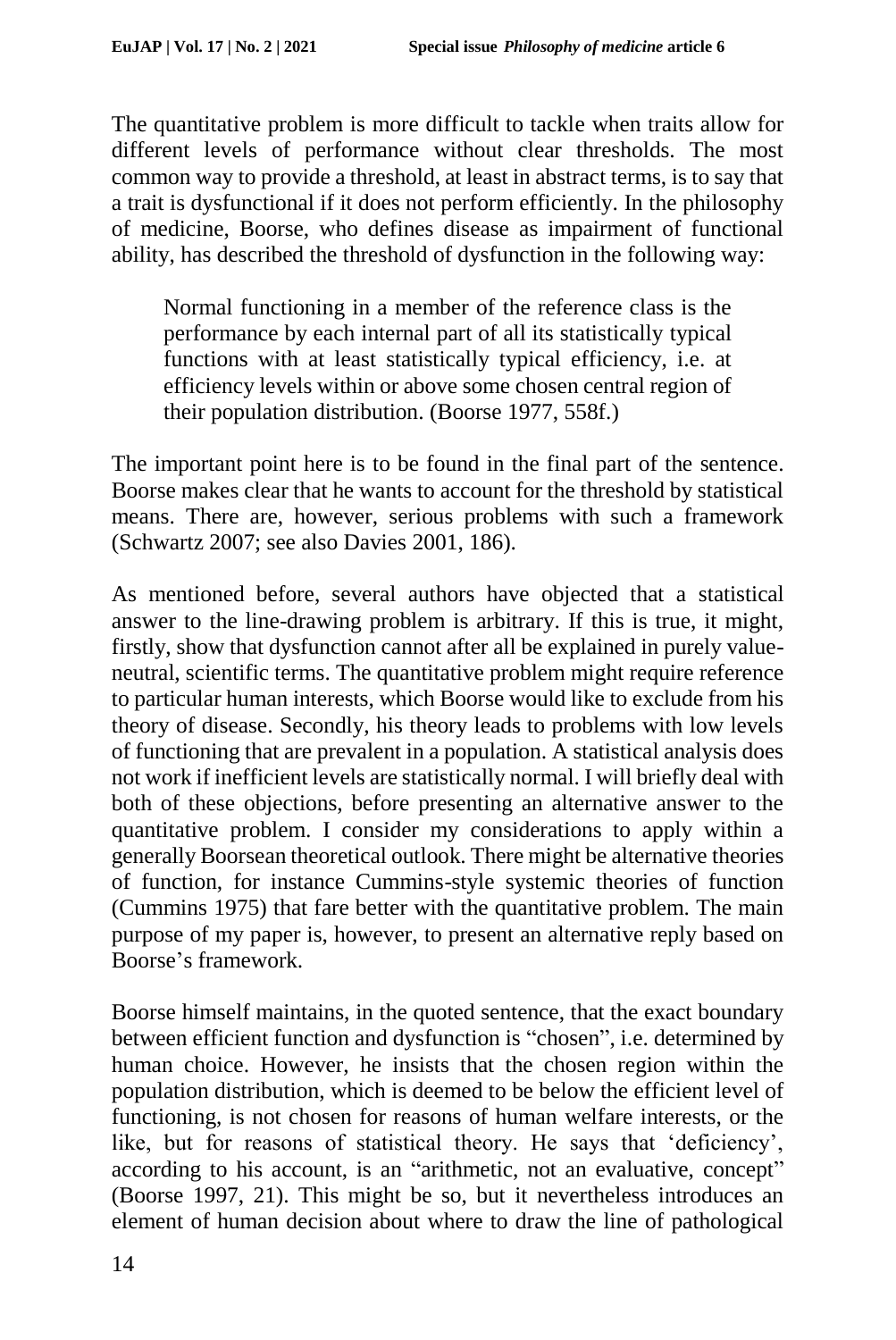levels of functioning. Indeed, Boorse himself says that "the lower limit of normal functional ability—the line between normal and pathological—is arbitrary" (Boorse 1987, 371).

Here the second problem looms, as there are some low levels of performance, which are so common that they will never stick out statistically. A common way to deal with this problem has been to put the relevant functions in relation to normal environments (Hausman 2014). Boorse addressed the related problem of statistically common or universal diseases, such as caries, already in his early papers. He also laid out a theory that refers to an environmental clause, so that environmentally caused or sustained dysfunctions are not deemed diseases (Boorse 1977, 566ff.). All these fixes seem to lead to the conclusion that normal levels of functioning cannot wholly be determined intrinsically, that is, only by reference to the organism and its internal mechanisms itself. This might not be devastating, but nevertheless, to include normal environments in the definition of normal functioning simply shifts the problem as to where the threshold of abnormality lies from one aspect to a perhaps even more contested one (see also Kingma 2010).

It is hard to deny that the exact level of performance needed in order to fall within the area of normal functioning is difficult to draw and indeed vague. The reference to statistics makes this even more evident. After all, there are no logical or conceptual reasons to see any normative significance in, say, the fact of two standard deviations in any measured value. Boorse says: "whenever one knows the goal of a process, one knows what is more or less function, and 'deficiency', in the context quoted, simply means much less than average" (Boorse 1997, 21). For Boorse, "functional efficiency [is] measurable" (Boorse 2014, 690; see also Kraemer 2013) and the boundary to dysfunction is due to a significant distance from the statistically determined mean level of functioning. Yet to concede that there is necessarily an element of human choice involved actually underlines the point which critics have brought forward. Critics say that this feature, the element of human choice, challenges Boorse's claim of providing a value-free theory of disease (Schwartz 2007; Kingma 2010).

However, I believe Boorse's reliance on statistics is wrongly conceived. Statistics is only an instrument to gain knowledge about organisms, not itself the source of drawing the line between function and dysfunction. It is important to see that the ontological perspective on the boundary between function and dysfunction is different from an epistemological perspective. The ontological perspective has to do with the level of performance of a type of trait; the epistemological perspective is required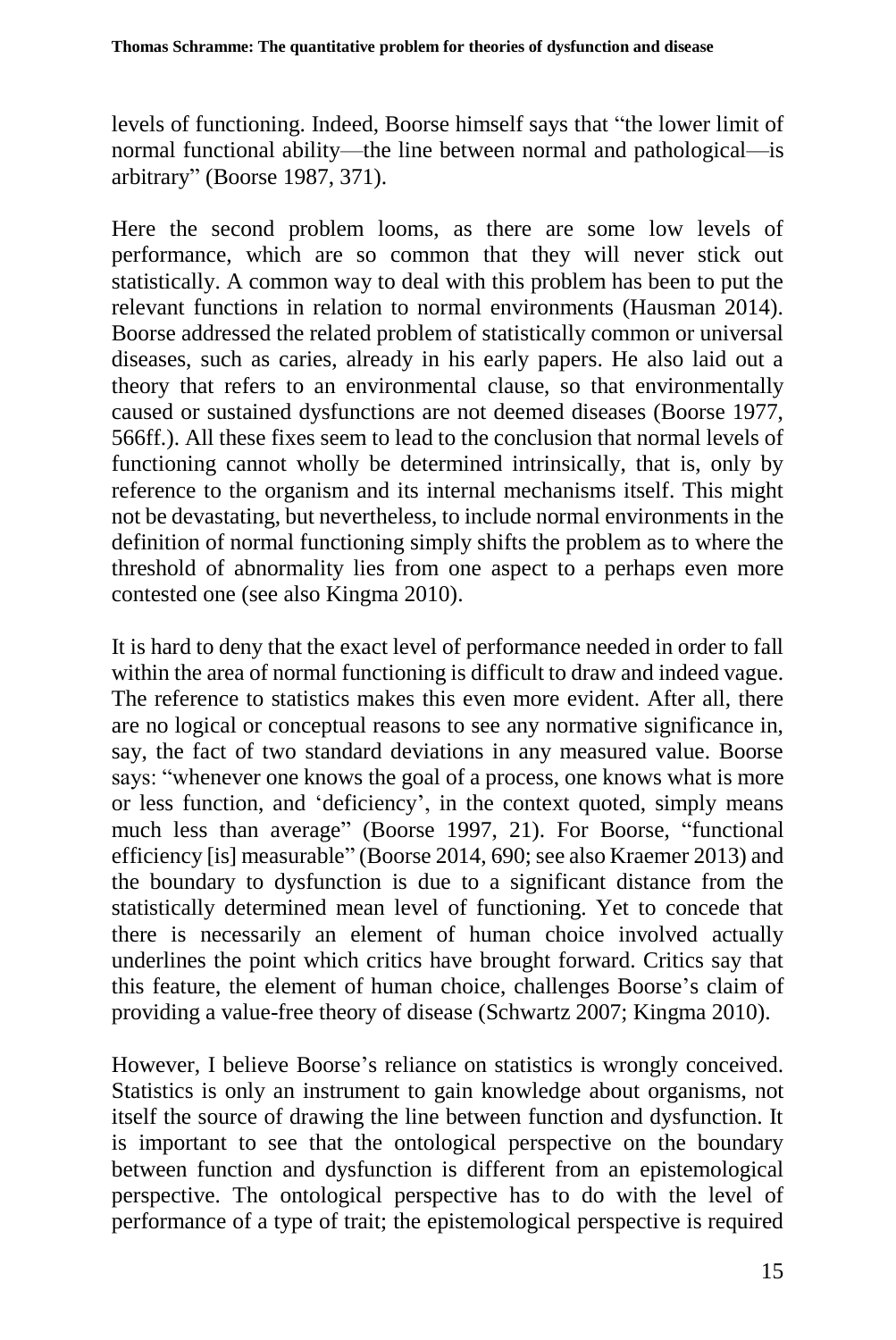to gain knowledge about the required level of functioning (cf. Hauswald and Keuck 2017).

The fact that we are here referring to types should lead us to acknowledge that setting the ontological boundaries requires a certain amount of abstraction and idealization. Surely the level of normal performance of a mechanism is not straightforward. Still, in cases of organisms that are structured through different levels of sub-systems the thresholds are determined by the relevant effect that is minimally required to maintain the relevant subsystem altogether. This is mainly, although probably not exclusively (because some environmental factors might need to be acknowledged), due to characteristics of the type of organism itself.

The quantitative level of normal performance for an organismic mechanism or process is determined by the requirement of achieving the effect that is its function. In other words, we need to see the performance of a trait as a means to an end (McLaughlin 2009, 96ff.). The end of a functional mechanism is a particular effect. Any level that achieves the effect is normal; any level of performance—high or low—that fails to maintain or to lead to the required effect is dysfunctional. Hence, the threshold of functional efficiency is determined by specific effects of biological processes.

So far, my argument seems to be circular: The line identifying the level of efficient functioning is drawn by the function of a trait. A trait is functional if it fulfils its function; dysfunctional if it does not fulfil its function. However, the required effects are themselves to be seen in relation to the hierarchical organisation of organisms. An effect is needed, usually together with other effects, to maintain functioning on a more complex level. Hence, effects (i.e. functions) of a trait are means to other ends. For instance, a function such as hearing requires many sub-functions being achieved. A heart needs to fulfil its functions to maintain other systems in the organism. It is not arbitrary or unworkable to determine the amount of blood pumping to achieve these other effects.

It needs to be stressed again that my suggested response to the quantitative problem is still not a solution to the problem as such, in the sense of getting rid of it once and for all. I nevertheless hope to show that this is not damaging, because at least my response opens a way of identifying reasonable, non-arbitrary and workable thresholds. It is true that the effects (functions) of connected organismic systems, which are supposed to determine the level of functions in maintaining traits, are themselves usually gradable. Hence the quantitative problem does not dissolve. For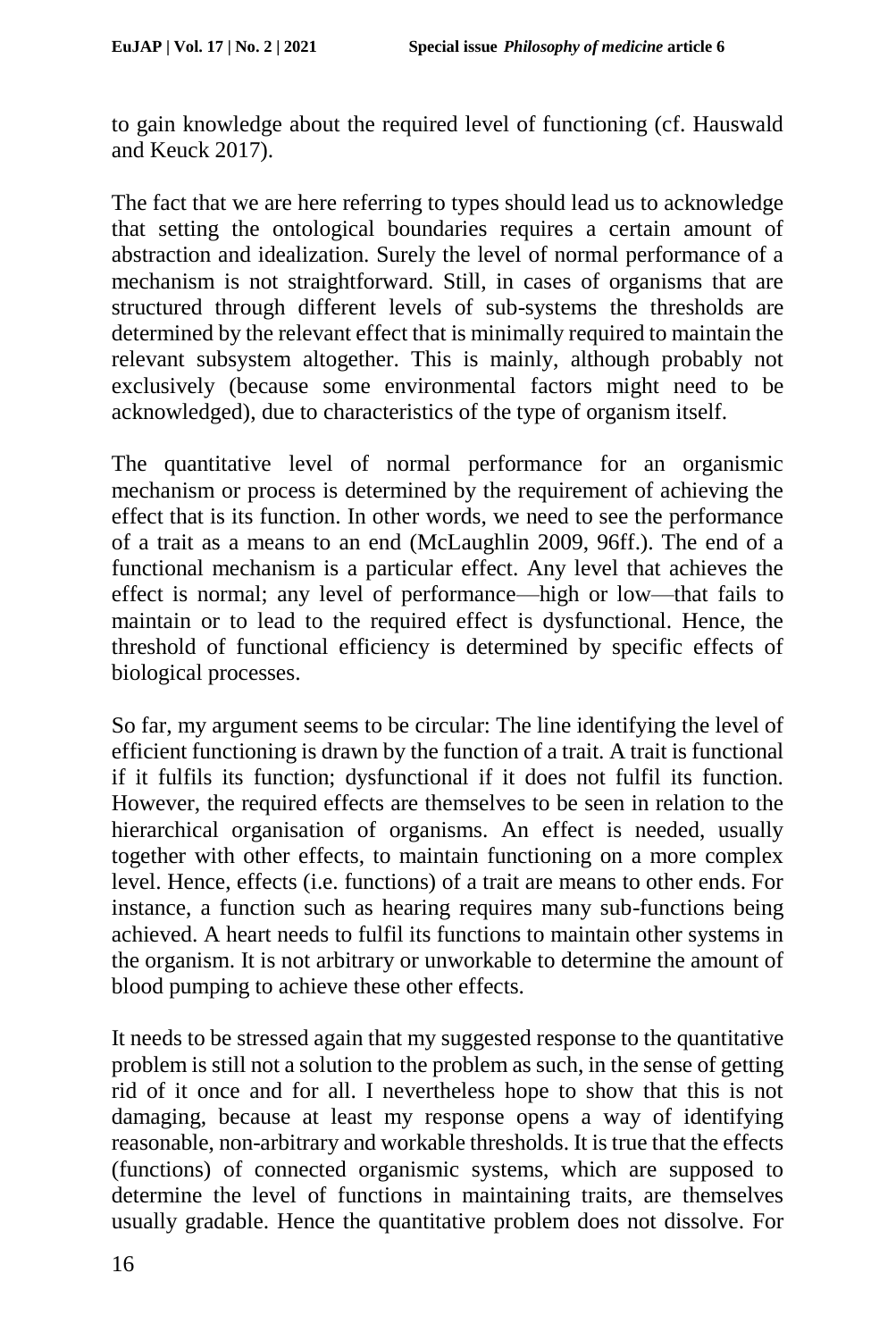instance, the threshold of cardiac output—say, 5 litres per minute—is effective in relation to a gradable performance of the organism. Now, we need to know what level of organismic performance we are using as baseline. The relevant effect might be required in a state of rest, whilst running, or in any other possible conditions of an organism. Yet, once we have settled on the respective effects of an overall system, due to our research interest, what level of functioning is required for maintaining the systemic functions is a matter of fact.

Biology can account for several functional systems within a type of organism and for their interdependence (Saborido et al. 2016). At least in biological theory, the ontological perspective on drawing the quantitative boundary between normal levels of performance and dysfunction—even where there are grades of performance—can be addressed by purely factual considerations. After all, the exact level of required or normal performance is determined by the factual question as to whether a particular effect can (still) be achieved. It should be added that this also allows for compensatory mechanisms to take over a function or making up for quantitative loss (Saborido et al. 2016, 113).

Boorse himself had stated a similar idea in an early essay:

In fact, the structure of organisms shows a means-end hierarchy with goal-directedness at every level. Individual cells are goaldirected to manufacturing certain compounds; by doing so they contribute to higher-level goals like muscle contraction; these goals contribute to overt behavior like web-spinning, nestbuilding, or prey-catching; overt behavior contributes to such goals as individual and species survival and reproduction. What I suggest is that the function of any part or process, for the biologist, is its ultimate contribution to certain goals at the apex of the hierarchy. (Boorse 1977, 556)

I do not believe that we need to endorse Boorse's idea of a hierarchy of functions including an apex. In other words, we do not need to assume that biological systems have overall purposes, such as survival or reproduction in case of Boorse's theory. This assumption has raised numerous concerns (Cooper 2002). It is sufficient to agree with the interpretation of organisms as a conglomerate of subsystems involving functions on different levels where *levels* is meant as a spatial term.

The way I have interpreted the quantitative problem makes clear that the relevant concept is not, as Boorse has claimed, functional efficiency, but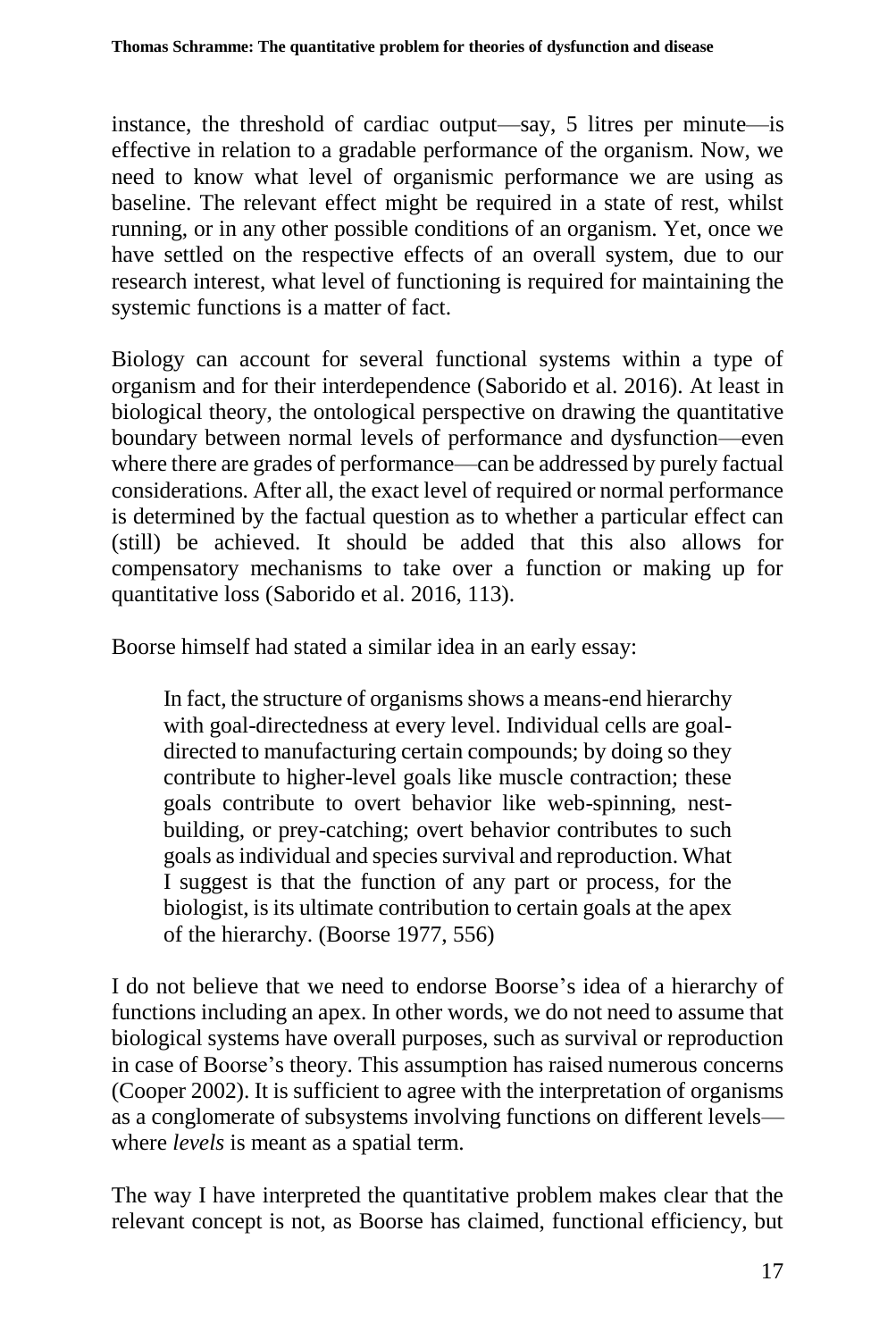rather functional *effectivity*. In contrast to efficiency, the notion of effectivity comes with an internal absolute threshold, namely whether a specific effect is reached or not. In relation to the threshold a level of performance is either effective or not. In this reading there is no grey area. This shows, to my mind, that the suggested answer to the quantitative problem is in congruence with the straightforward cases of complete failure of any level of function. After all, not reaching the effect, which is the function of a trait, is simply failure of relevant performance.

It is true, of course, that we can introduce gradual interpretations of functioning, for instance regarding hearing. A person might be able to hear better or worse. I am suggesting, though, that once we will have determined an ideal type of the functional system for human hearing, we can decide whether the person's hearing is dysfunctional without considering its comparative level of overall performance. Normal hearing will be understood as a set of functions performing effectively on different interlinking levels. These functions will, at least for eventual clinical purposes, need to be modelled relative to age in order to produce reasonable thresholds that take senescence into account. To be sure, some of these functions will be set by quantitative measures, but the quantitative threshold levels will be determined by the respective required effects to maintain a system of functions. In other words, the thresholds of quantitative functioning will be set by the necessities of maintaining an organismic system. These are determined by an idealised model of a type of organism, relative to certain additional features, such as age or sex. Such an idealised model is the product of humans, of course. But it is not based on unreasonable, arbitrary or unworkable assumptions.

The ontological perspective, I have said earlier, is different from the epistemological perspective. Indeed, it is obvious that it is not easy at all in practice to establish the exact boundaries of normal function and dysfunction, though we have a theoretical instrument in modelling an ideal type of a functioning organism. I believe this is where statistical considerations can be of some importance (see also Hausman 2014; Garson and Piccinini 2014, 10ff.). After all, we cannot simply read quantitative values of normal performance off nature, but need to determine them by studying real specimens of the relevant organisms. Hence, we might use statistics as a means to gain knowledge about these levels of normal functioning. Yet we should now be able to see that statistics only provides clues for supporting certain theoretical assumptions about the ontological threshold between normal functioning and dysfunction. Statistics cannot itself *establish* the ontological boundaries, because the latter are determined by biological facts. We have seen already that statistics might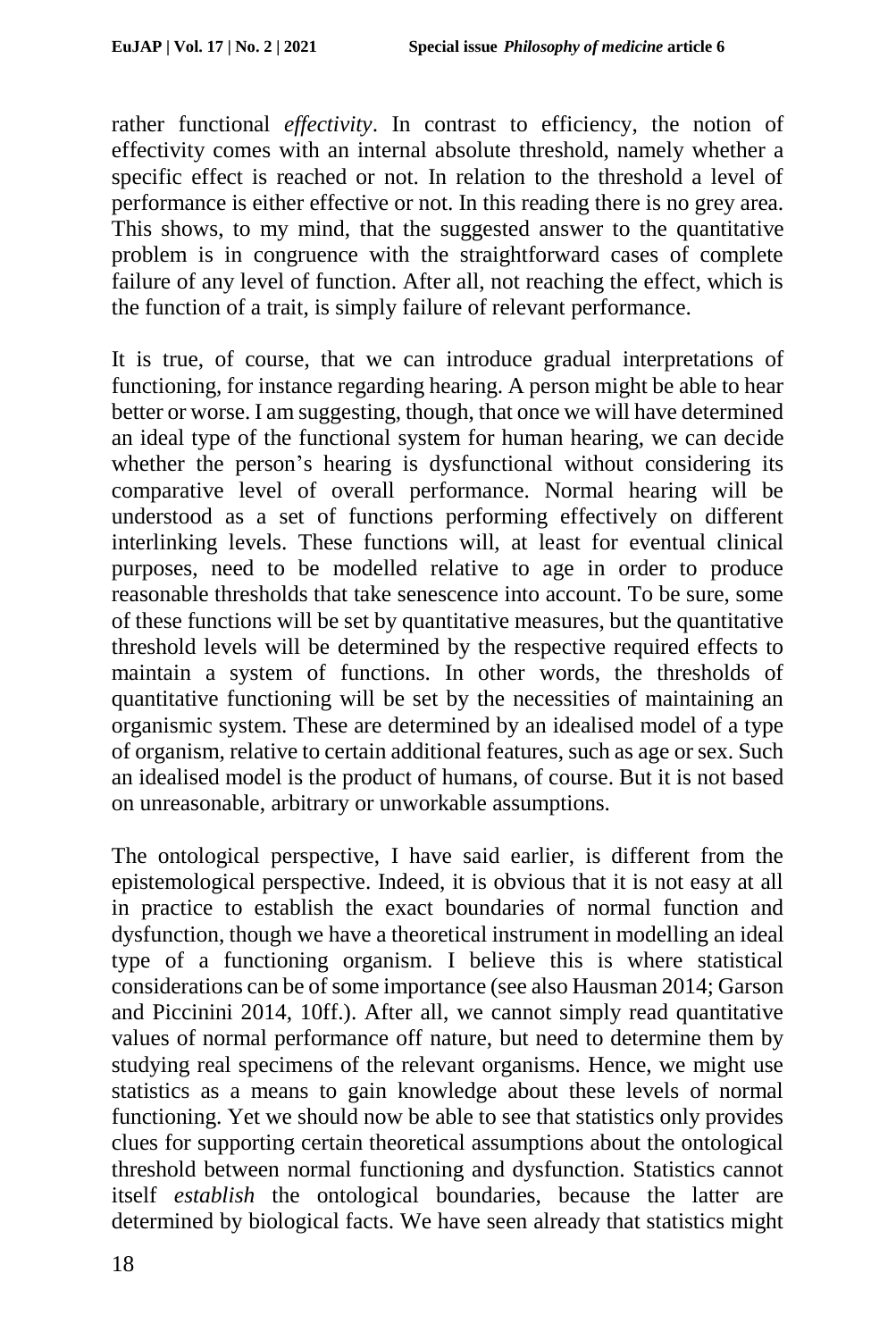also lead to epistemic problems in cases of endemic malfunction or universal diseases. However, statistics is not our only means of gaining knowledge about functions. In biology, reverse engineering, for instance, is a common mode of developing models of the functioning of organisms (Smith 1995, 3; Green 2018).

### **4. Biological and Clinical Dysfunction**

So far, I have discussed the quantitative problem as a classificatory issue within biology. And it is such a problem, of course. We want to know where to draw the boundaries between normal function and dysfunction, and this task need to be performed in relation to the organisms we study. Hence, we focus on the biological features of a specific type of organism to establish a prototype. But the quantitative problem in medicine is not only a biological issue; it is a clinical issue as well. We need additional considerations in this perspective.

I started by pointing out the normative significance of the threshold between normal function and dysfunction for calling a condition a disease. Most importantly, the boundary has an impact on people's access to publicly funded healthcare resources. Medical classification relies on a theory of the abnormal functioning of a specific type of organism, so the clinical perspective builds on biological considerations. A medical nosology for human beings, for instance the *International Classification of Diseases* (ICD), builds on a kind of normative prototype of a healthy human being—or rather it gathers several prototypes of abnormal functioning, specified according to different systems of organismic organisation. The ICD is organised along diseases of the blood, of the immune system, of metabolism, the nervous system, the visual system, and so on. But classification for clinical purposes does not stop at biological considerations. Clinical prototypes already contain pragmatic elements, which have to do with non-biological aspects, such as whether a condition can be identified or treated by medical means and has any impact on human wellbeing (see Cooper 2020, 154f.).

To be sure, we can imagine a medical nosology that rests exclusively on a biological foundation. Medical terminology indeed contains the term "subclinical", which might at least partially account for a purely biological perspective. I assume that the notion of the subclinical is actually intended to record early stages of processes that might (very likely) result in disease, though are not themselves instances of disease. Similarly, a purely biological classification would serve the purpose of recording any known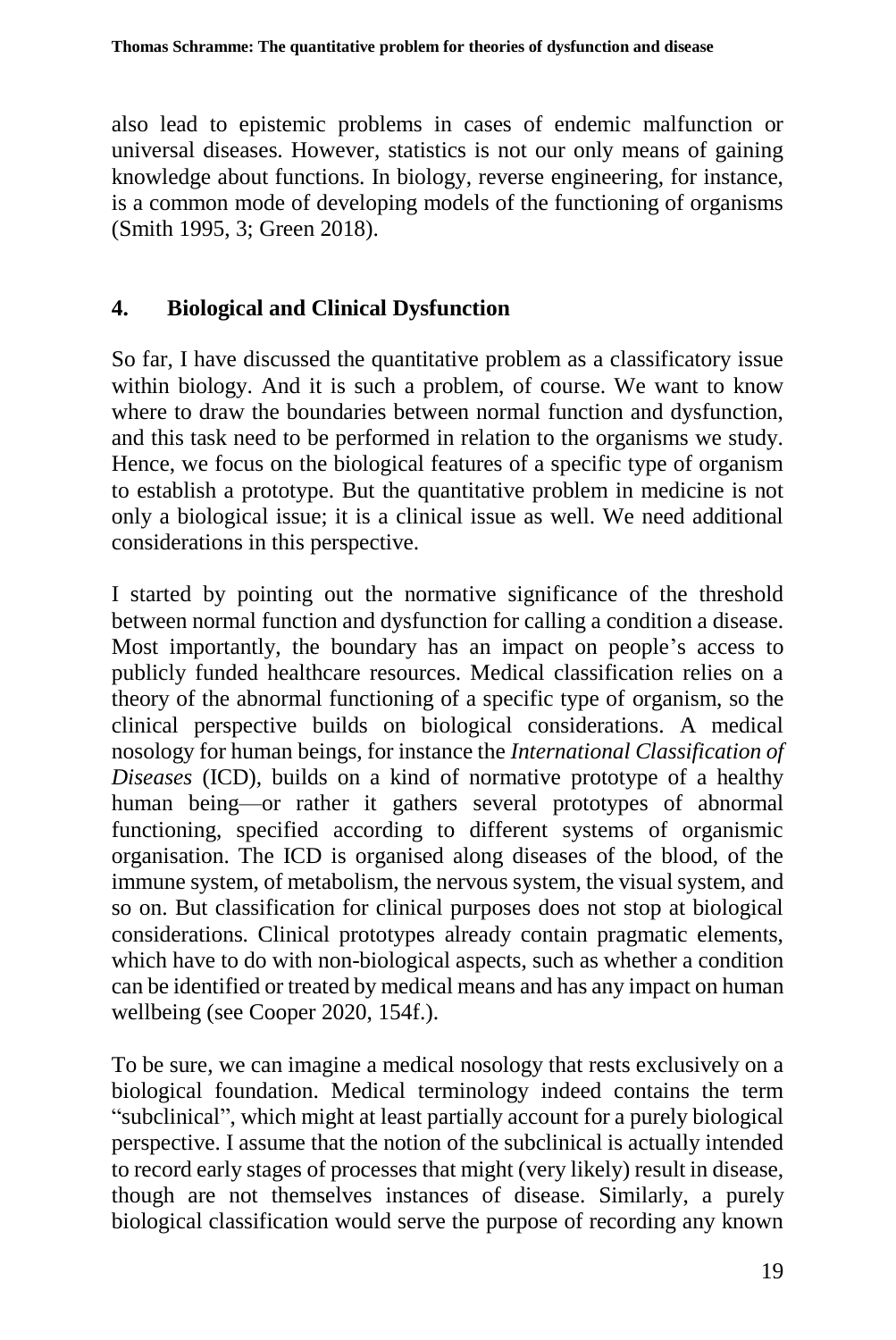organismic dysfunction. This might be a relevant purpose for medicine as a scientific endeavour. But surely the purpose of such a system would be purely biological, not clinical. Indeed, to merge the biological and the clinical perspective easily lends itself to the problem of overdiagnosis. There are many biological dysfunctions that will not have serious effects on overall organismic functioning in any token organism, especially at a more microscopic level of the functional system. To call all biological dysfunctions diseases can have serious practical consequences because of the normative effects that usually come with the use of a disease label.

In this context, it has been said that Boorse's theory of disease is overly inclusive, because it rests on dysfunction, and dysfunction can surely be present on a cellular level. Hence even "one dead cell" would be pathological, according to Boorse's theory, which seems counterintuitive (Nordenfelt 1995, 28; Wakefield 2014, 656; Doust et al. 2017). Boorse himself has responded to this objection by accepting the implication and maintaining that every person has at any time some pathological condition, if only very minor, of course (Boorse 1997, 50f., 85; see also Boorse 2014, 706; 2015). But I believe we can respond to the charge of overinclusiveness by pointing out that the classification of dysfunctions for clinical purposes, i.e. the classification of diseases, is different from a purely biological classification of dysfunction. It might be true that everyone has at any given time a biological dysfunction present in their organism. But the concept of dysfunction for clinical purposes adds further criteria to eventually result in the concept of disease.

I doubt that these additional criteria are convincingly understood by simply adding a harm condition, as some authors, most notably Jerry Wakefield, would like to convince us (Wakefield 1992; 2014). Clinical classification serves several aims, which I cannot thoroughly discuss in this paper (for an interesting analysis from a historical perspective, see Jutel 2011). There seem to be numerous examples of clinical diseases (listed in the ICD-11) that are not themselves harmful, say, for instance, benign skin tags (code EK 71.0) or protruding ears (code LA 21.1.). These conditions usually are considered for medical treatment, that is, they in fact qualify as entry ticket to use publicly funded resources. For the present purposes, however, my objection to an added harm criterion is not particularly relevant. It is more important to point out that although biological considerations build the basis of medical nosology, biological dysfunction is not sufficient for disease from a clinical perspective. We need a clinical understanding of dysfunction as well. One dead cell will not be seen as pathological from a clinical perspective.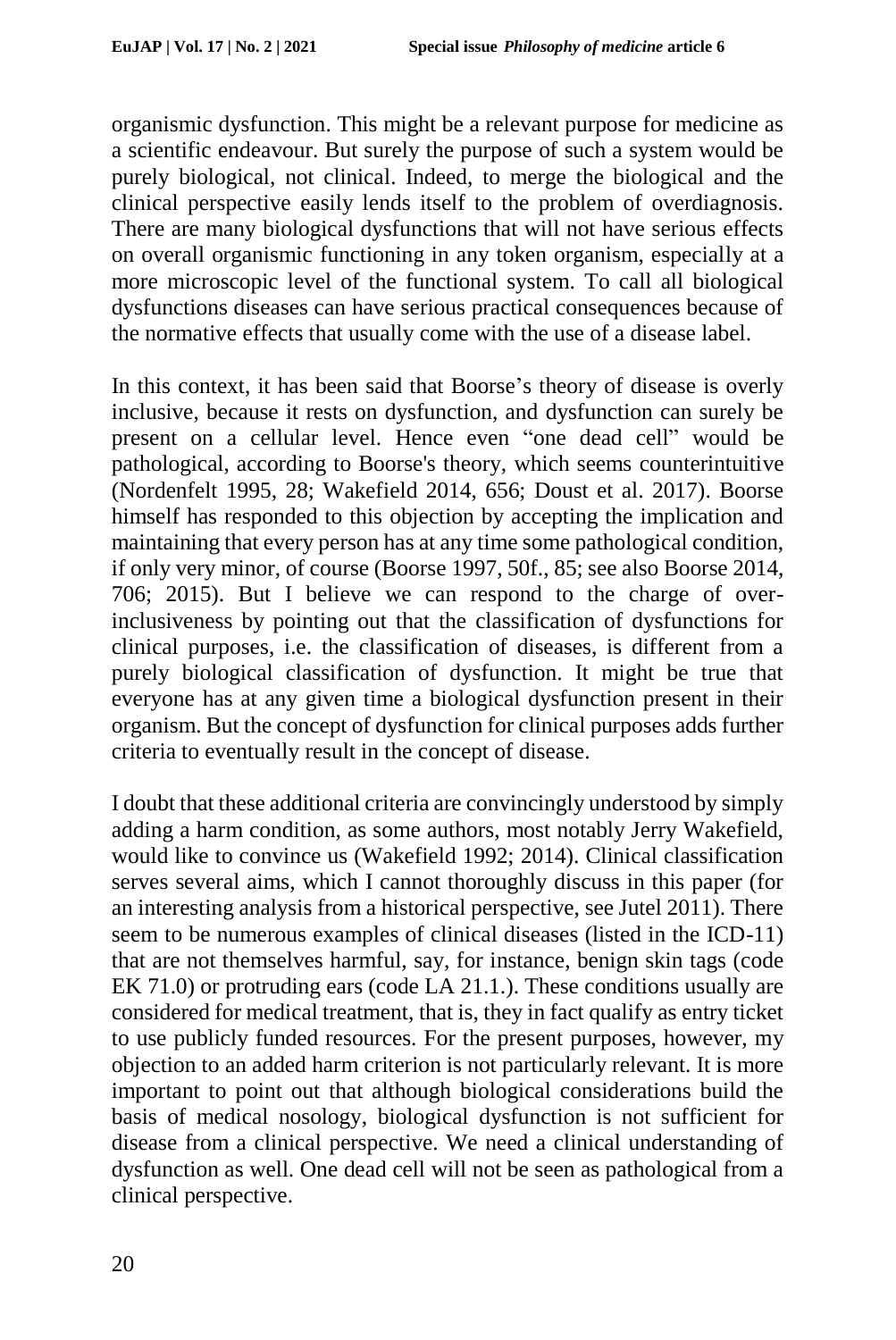I should stress that these additional criteria for clinical purposes bear on the quantitative problem of drawing the boundary between normal function and dysfunction. Although biological dysfunction is based on factual aspects regarding traits not achieving their supposed effects, the concept of clinical dysfunction is not merely based on factual aspects. Still, I want to argue that the additional considerations for clinical purposes do not undermine the foundational factual elements of biological dysfunction.

An example that has been discussed to show that Boorse's account has problems with drawing the line between disease and health is hypertension (Rogers and Walker 2017, 410). The exact line of a pathologically high blood pressure seems arbitrary, in other words not factual at all. How would this example pan out in the account I have introduced? It would need to be checked what quantitative value of blood pressure, if any, typically goes along with a lack of achieving the effects of related functions of the vascular system. As I have said earlier, we would need to abstract from individual cases and devise a normative prototype of normal blood pressure. Now, the specific example might appear not be pertinent, anyway, because it seems that blood pressure itself is not a functional feature of organisms, but merely a symptom of possible dysfunctions, especially of future dysfunctions (see Hofmann 2021, 131). Still, quantitative levels of blood pressure are indications of levels of functioning. Very high values of blood pressure are causally associated with pathological conditions, especially heart and kidney diseases. To be sure, this is a statistical correlation, indicating a specific risk of disease, not disease itself. In some cases, abnormal blood pressure might be a sign of a dysfunction, but again hypertension itself would not constitute dysfunction. Altogether, blood pressure is not a straightforward example of a functional trait. It is not clear whether it poses specific problems for a scientific theory of disease, because the quantitative threshold would be set by the requirements of maintaining the relevant organismic system.

Additionally, within the abnormal range, we might want to further enquire, from a clinical perspective, whether all subnormal levels are posing risks for human wellbeing or affect any other additional criteria. Still, these additional considerations would only be pursued below the threshold set by biological considerations. In other words, only biological dysfunctions would qualify as clinical dysfunctions. Hence there is no special danger of including too many conditions as diseases, in other words, no concern of pathologisation or overdiagnosis.

To be sure, I have only discussed one example that was used in the scholarly literature to establish the arbitrary nature of attempts to tackle the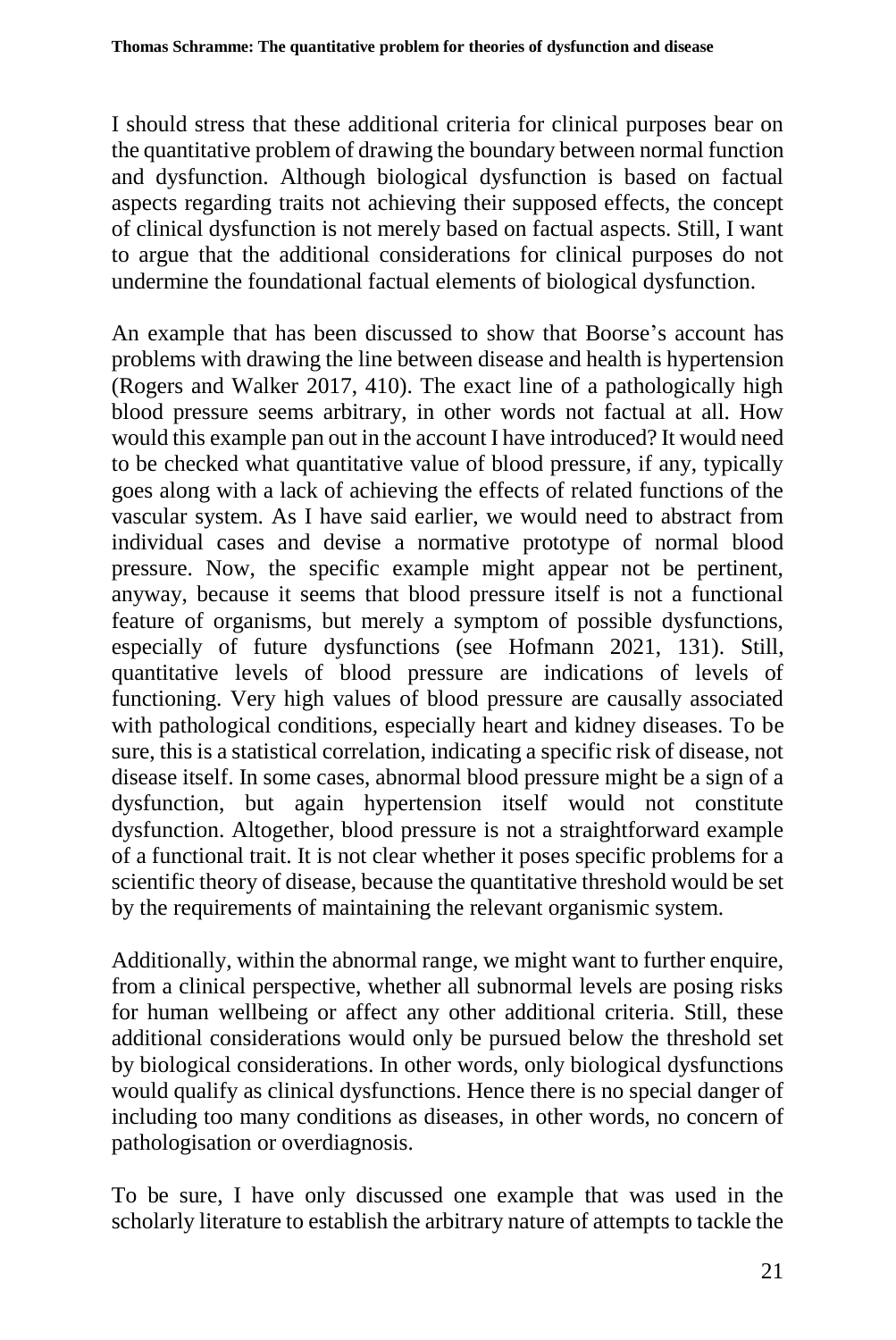quantitative problem. There might be other, more pertinent cases, which could undermine my claim that biological dysfunction sets the boundaries for determining clinical dysfunction. But as long as these can be accommodated, my claim regarding the scientific boundaries of clinical dysfunction still stands.

In summary, I have argued that the quantitative threshold lies where the specific effect, which is a trait's function, cannot be achieved or maintained. This relates to the biological notion of dysfunction. In a clinical context, there will be additional considerations. Still, these need to be based on the biological account. There can only be pathology where there is biological dysfunction (Matthewson and Griffiths 2017, 449; cf. Hucklenbroich 2017). Not every biological dysfunction is necessarily a case of clinical dysfunction, as we have seen when briefly discussing the "one dead cell" problem.

It is easily imaginable that we will have different quantitative measures for clinical purposes, which are more lenient, as it were. For instance, any value of myopia might be dysfunctional from a biological point of view, at least if we disregard aspects of normal deterioration of eyesight due to senescence for the time being. After all, the very notion of myopia seems to be based on an assessment of a trait as dysfunctional. The effect of sharp representation of an image on the retina is not achieved if an organism has myopia. However, clinically speaking it is likely that we will accept minor levels of myopia within the normative prototype, perhaps because perfect eyesight is so rare or because it normally does not bother people. Accordingly, there are external values and human interests involved when drawing the boundary to those biological dysfunctions that are clinically pathological.

Similarly, in psychiatry it is common to include in the classification of several disorders a clause that a specific condition must be present for more than six months. From a biological point of view, if a mental dysfunction is present, it will be present at any point in time, not just after some period of time. To be sure, we might use the time factor for epistemic reasons, in order to gain sufficient knowledge about the actual mechanism and whether it is still functioning in an individual person. But be that as it may, the biological and the clinical perspective can fall apart, simply because the relevant thresholds can differ (see Cooper 2013).

The fact that clinical considerations are partly driven by human interests, mainly by considerations of the impact of a biological dysfunction on wellbeing or the possibility of treatment, should not conceal the other fact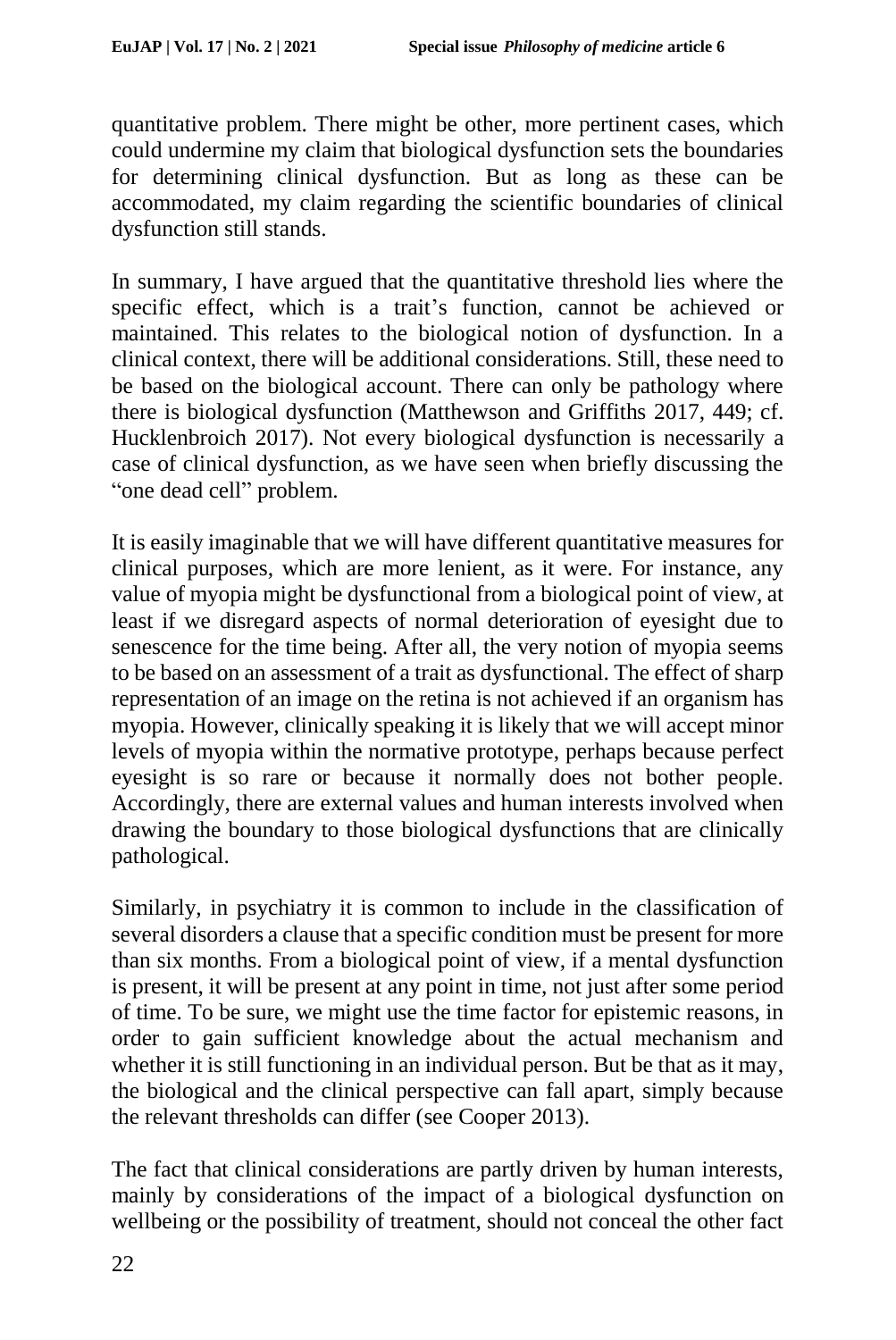that within this perspective the concept of disease still has a firm scientific basis in biological dysfunction. Only biological dysfunctions can be deemed diseases, though not all will. This is different from accounts of disease that start from a social-evaluative foundation. The account developed here helps avoiding pathologisation of normal conditions and can be instrumental in preventing overdiagnosis. Admittedly, the latter achievement depends on the characteristics of non-scientific elements used in actual medical practice. It is true that in many countries medicine tends to cater for ever more minor biological dysfunctions and even for other conditions that are not biological dysfunctions at all. But this problem is a political one and scientific theories of disease cannot be blamed for it.

# **5. The Role of Diagnosis**

So far, I have discussed the quantitative problem in relation to what I have called normative prototypes, hence on a generic level. It is a problem for medical nosology. But assessments regarding dysfunction in clinical medicine are also made on an individual level. Doctors make statements about individual tokens of organisms, also known as patients. These medical judgements are called diagnoses. The process of medical diagnosis leads to further complications for the quantitative problem of the boundary between normal functioning and dysfunction, because it opens some space for individual deviation from a normative prototype. The specific situation of a patient, who is of course not merely regarded as an organism when presented to a doctor, partly drives the assessment of functional capacity. A condition that is clearly clinically dysfunctional and hence pathological according to the relevant classification might not be diagnosed thus by a doctor. It might happen that an individual will not be subsumed under a prototype despite fulfilling the criteria of inclusion.

In terms of the quantitative problem the flexibility for diagnosis might work both ways; that is, there might be a diagnosis of a pathological condition where the individual patient is within the area of clinically normal functioning. For instance, for professional sharpshooters even the slightest level of myopia might have devastating effects on their career. Accordingly, a doctor might diagnose a relevant pathology. Note that this is different from diagnosing an alleged disease outside the range of biological dysfunction. A sharpshooter might prefer to have a vision comparable to an eagle; but biologically normal levels of human functioning can never be diseases within the suggested theory.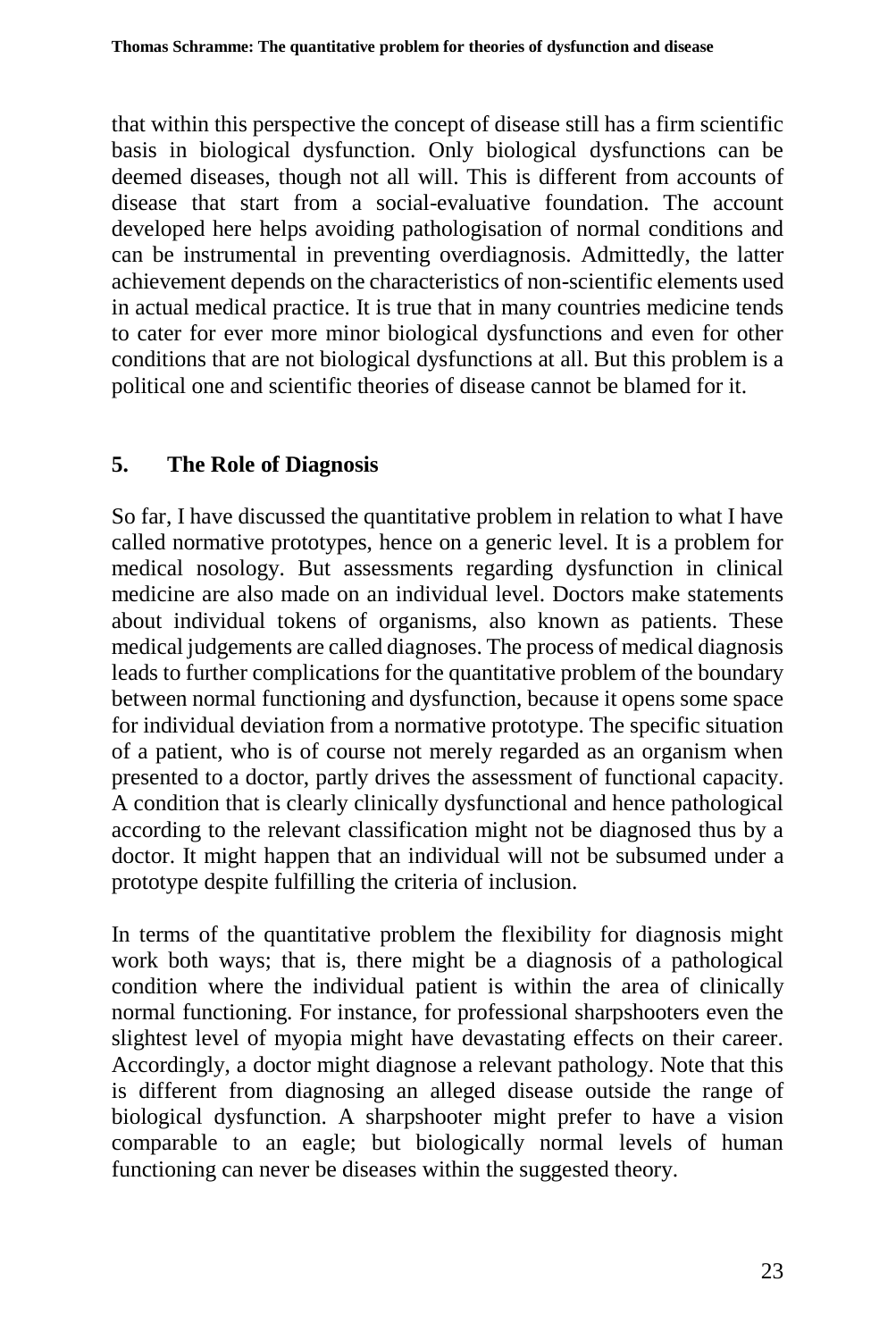There might also be reasons for a doctor to avoid diagnosing a disease although the person presents with a clinically abnormal value. For instance, a teenager with extremely tall parents might have a growth hormone dysfunction, leading to stunted growth, but also resulting in a predicted height that is statistically normal. In such a case, it does not seem required to diagnose a disease. Such scope for deviance from clinical classification is actually desirable, because clinical classification by its very nature cannot account for individual cases. Yet, in medical practice it is important to do justice to individual cases.

It should also be stressed that any judgement regarding disease in individual cases is due to a diagnostic process. Perhaps in contrast to common expectation, the presence of disease is never fully established by pathological findings alone—which might for instance be achieved by investigating samples of tissue. Diagnoses are made by specialist doctors in relation to a patient. Their verdict is of course informed by pathologists' reports, but an individual judgement regarding disease within the clinical context is not merely due to a finding of clinical dysfunction. Admittedly, it seems that this practice is changing in reality and doctors tend to look more at laboratory results than at the patient to draw a diagnosis. But this development actually undermines the significant difference between the biological and the clinical perspective and should therefore be criticised.

If medical nosology could always sufficiently determine whether an individual case falls under a type of disease, the exercise of diagnosis would be merely deductive. Potentially a computer could then do the diagnosis, because the only question would be whether a person, or case for that matter, presents certain conditions, which form the criteria of a specific concept of disease, defined in a classificatory system, such as the ICD. But diagnosis is not simply a deductive exercise, and it should not be. Surely this aspect of the quantitative problem involves evaluative considerations that transcend the mainly scientific or factual aspects I have discussed above (cf. Whitbeck 1981).

### **6. Conclusion**

In this paper, I have defended a particular way of accounting for the boundary between normal biological functioning and dysfunction. I claim that this boundary is due to matters of fact, yet not constituted by statistical realities. The quantitative problem can be dealt with in a non-arbitrary way. Functions are specific effects, which are either achieved or not. This is a factual question about the quantitative necessities to perform biological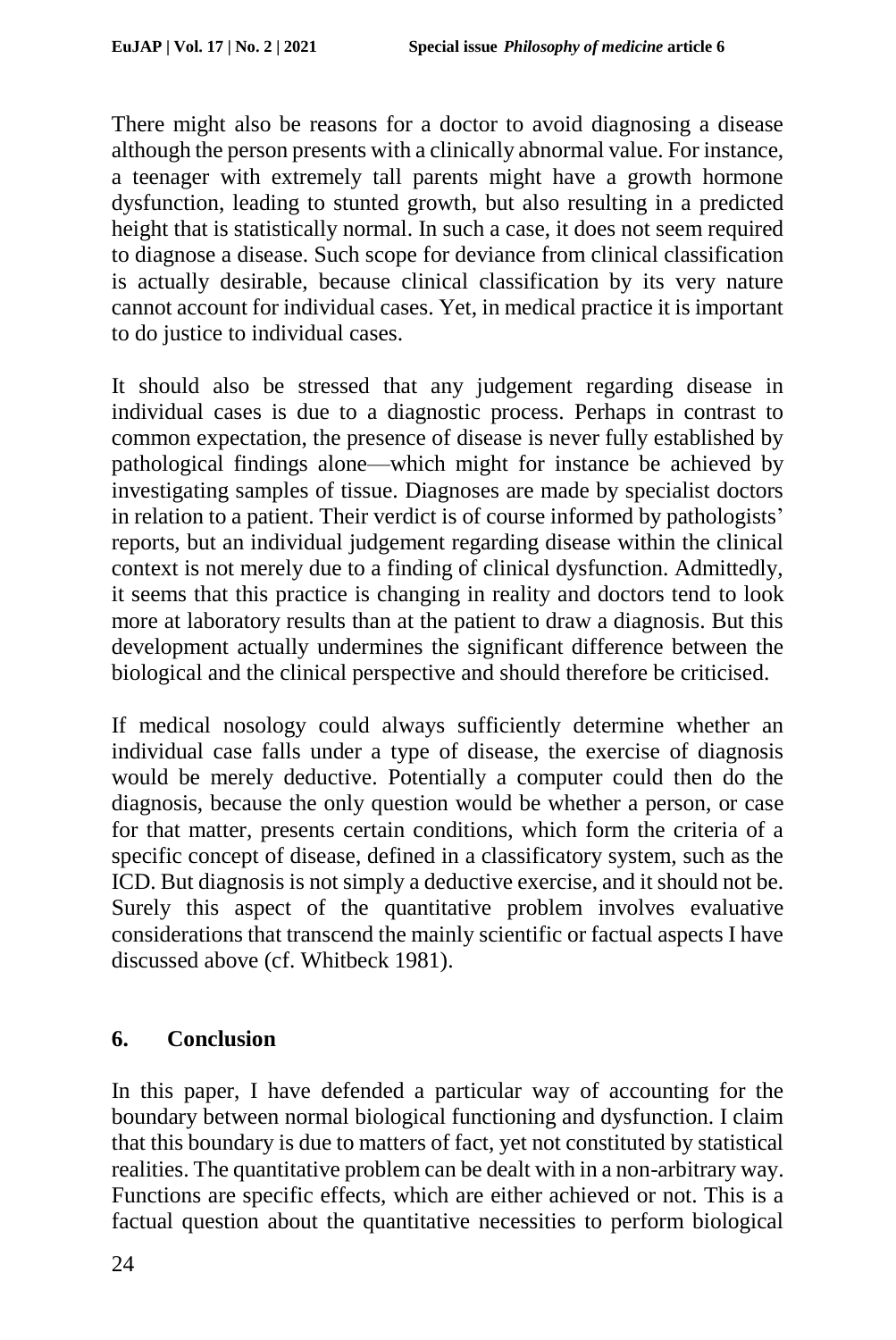functions within a complex structured organism. In virtue of exploring the systems of organismic functioning, biology develops normative prototypes, which can be used for medical purposes. However, when switching to a clinical perspective, additional considerations are introduced. Hence biological dysfunction is not the same as disease. Matters become even more complicated with individual diagnoses, which establish the reality of instances of disease in the actual practice of medicine. Medical diagnosis requires a judgement that puts clinical types and individual persons in relation.

### **Acknowledgments**

I would like to thank Dan Hausman, Ulrich Krohs, Steve McLeod, Wendy Rogers, Peter Schwartz and two anonymous reviewers for their helpful comments.

### **REFERENCES**

- Amoretti, M. Cristina, and Elisabetta Lalumera. 2021. "Wherein Is the Concept of Disease Normative? From Weak Normativity to Value-Conscious Naturalism." *Medicine, Health Care and Philosophy*, August. https://doi.org/10.1007/s11019-021-10048 x.
- Ariew, André, Robert Cummins, and Mark Perlman. 2002. *Functions: New Essays in the Philosophy of Psychology and Biology*. Oxford University Press.
- Boorse, Christopher. 1977. "Health as a Theoretical Concept." *Philosophy of Science* 44 (4): 542–73. https://doi.org/10.1086/288768.
	- ———. 1987. "Concepts of Health." In *Health Care Ethics: An Introduction*, edited by Donald Van De Veer and Tom Regan, 359–93. Temple University Press.
- ———. 1997. "A Rebuttal on Health." In *What Is Disease?,* edited by James M. Humber and Robert F. Almeder, 3–134. Biomedical Ethics Reviews. Totowa, NJ: Humana Press. https://doi.org/10.1007/978-1-59259-451-1\_1.
- ———.2014. "A Second Rebuttal on Health." *Journal of Medicine and Philosophy* 39 (6): 683–724.
	- ———. 2015. "Reply to Wakefield on Harm and Health." *MS*.
- Brown, Miller W. 1985. "On Defining 'Disease'." *Journal of Medicine and Philosophy* 10 (4): 311–28. https://doi.org/10.1093/jmp/10.4.311.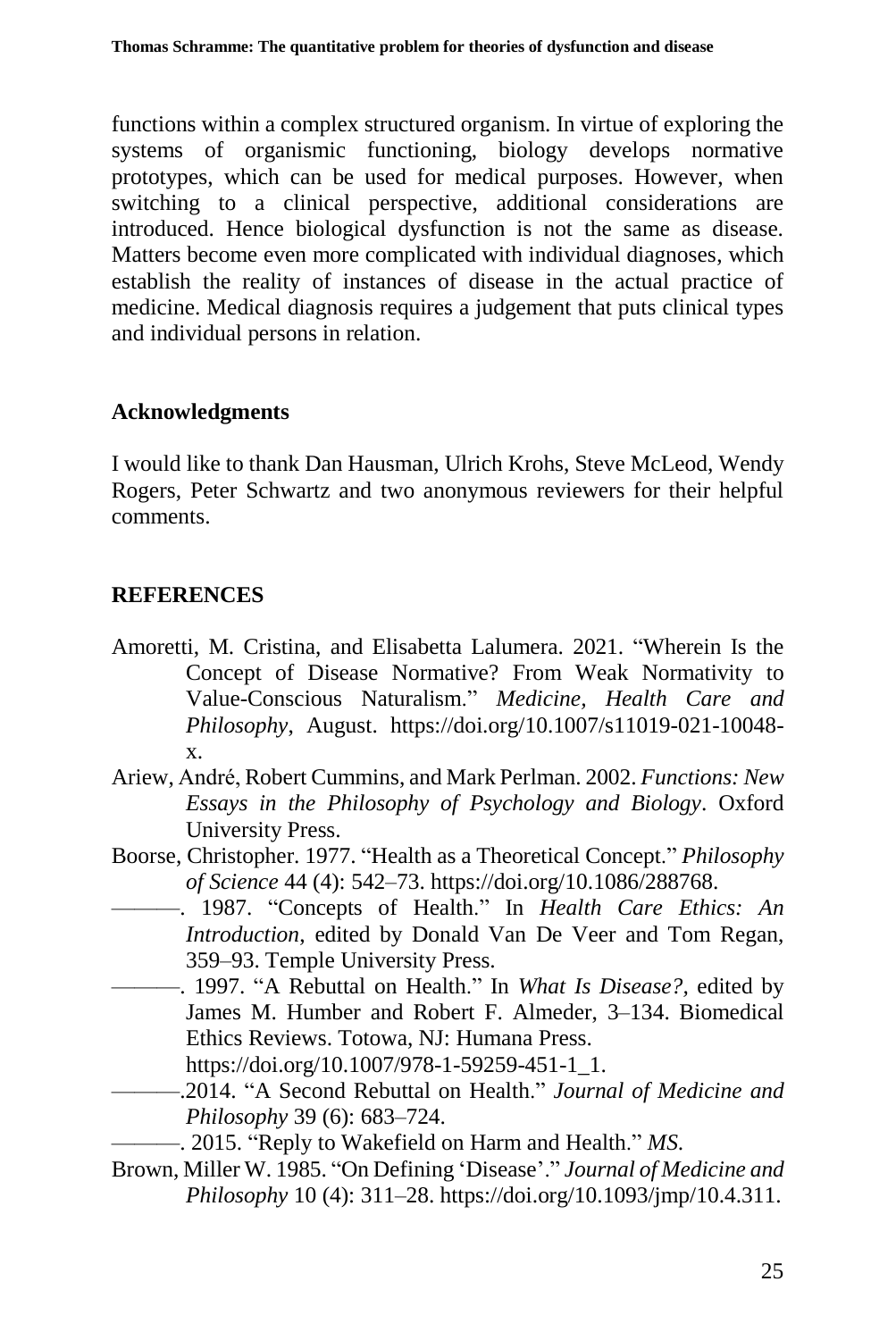- Cooper, I—Rachel. 2020. "The Concept of Disorder Revisited: Robustly<br>Value-Laden Despite Change." Aristotelian Society Value-Laden Despite Change." *Aristotelian Society Supplementary Volume* 94 (1): 141–61. https://doi.org/10.1093/arisup/akaa010.
- Cooper, Rachel. 2002. "Disease." *Studies in History and Philosophy of Science Part C: Studies in History and Philosophy of Biological and Biomedical Sciences* 33 (2): 263–82. https://doi.org/10.1016/S0039-3681(02)00018-3.
- -. 2013. "Avoiding False Positives: Zones of Rarity, the Threshold Problem, and the DSM Clinical Significance Criterion." *The Canadian Journal of Psychiatry* 58 (11): 606–11. https://doi.org/10.1177/070674371305801105.
- Cummins, Robert. 1975. "Functional Analysis." *Journal of Philosophy* 72, 741–65.
- Davies, Paul Sheldon. 2001. *Norms of Nature: Naturalism and the Nature of Functions*. A Bradford Book. Cambridge, Massachusetts: MIT Press.
- Doust, Jenny, Mary Jean Walker, and Wendy A. Rogers. 2017. "Current Dilemmas in Defining the Boundaries of Disease." *The Journal of Medicine and Philosophy: A Forum for Bioethics and Philosophy of Medicine* 42 (4): 350–66. https://doi.org/10.1093/jmp/jhx009.
- Engelhardt, H. T. 1976. "Ideology and Etiology." *Journal of Medicine and Philosophy* 1 (3): 256–68. https://doi.org/10.1093/jmp/1.3.256.
- Garson, Justin. 2016. *A Critical Overview of Biological Functions*. ———. 2019. *What Biological Functions Are and Why They Matter*. Cambridge: Cambridge University Press. https://doi.org/10.1017/9781108560764.
- Garson, Justin, and Gualtiero Piccinini. 2014. "Functions Must Be Performed at Appropriate Rates in Appropriate Situations." *The British Journal for the Philosophy of Science* 65 (1): 1–20. https://doi.org/10.1093/bjps/axs041.
- Godfrey-Smith, Peter. 1993. "Functions: Consensus without Unity." *Pacific Philosophical Quarterly* 74 (3): 196–208. https://doi.org/10.1111/j.1468-0114.1993.tb00358.x.
- Goosens, William K. 1980. "Values, Health, and Medicine." *Philosophy of Science* 47 (1): 100–115. https://doi.org/10.1086/288912.
- Green, Sara. 2018. "Philosophy of Systems and Synthetic Biology." The Stanford Encyclopedia of Philosophy (Summer 2018 Edition), Edward N. Zalta (Ed.). 2018. <https://plato.stanford.edu/archives/sum2018/entries/systemssynthetic-biology/>.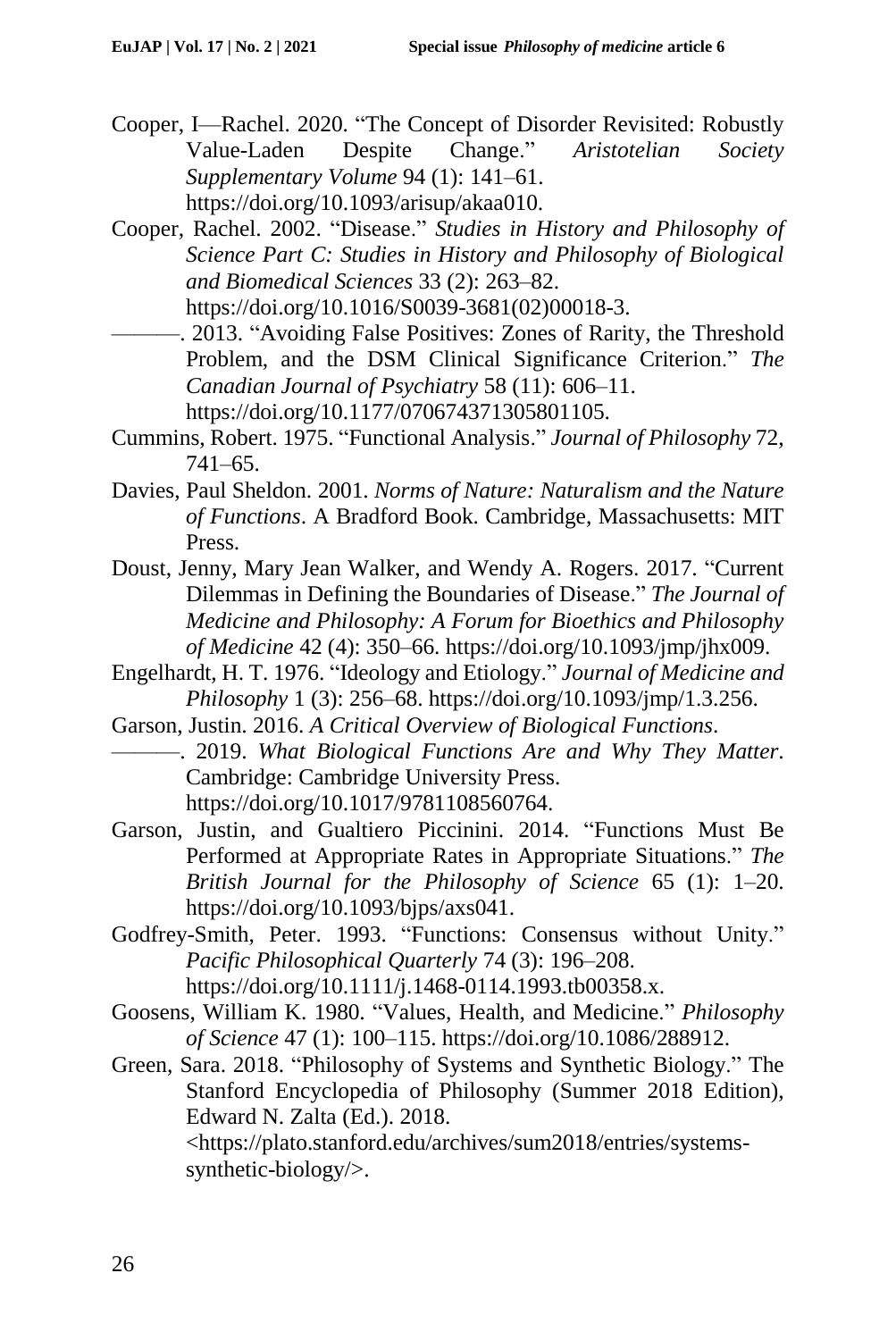- Griffiths, Paul E., and John Matthewson. 2016. "Evolution, Dysfunction, and Disease: A Reappraisal." *The British Journal for the Philosophy of Science* 69 (2): 301–27. https://doi.org/10.1093/bjps/axw021.
- Hausman, D. M. 2014. "Health and Functional Efficiency." *Journal of Medicine and Philosophy* 39 (6): 634–47. https://doi.org/10.1093/jmp/jhu036.
- Hauswald, Rico, and Lara Keuc. 2017. "Indeterminacy in Medical Classification: On Continuity, Uncertainty, and Vagueness." In *Vagueness in Psychiatry,* edited by Geert Keil, Lara Keuck, and Rico Hauswald, 93–117. Oxford: Oxford University Press.
- Hofmann, Bjørn. 2021. "How to Draw the Line between Health and Disease? Start with Suffering." *Health Care Analysis* 29 (2): 127– 43. https://doi.org/10.1007/s10728-021-00434-0.
- Hucklenbroich, Peter. 2017. "Disease Entities and the Borderline between Health and Disease: Where Is the Place of Gradations?" In *Vagueness in Psychiatry*, edited by Geert Keil, Lara Keuck, and Rico Hauswald, 75–92. Oxford: Oxford University Press.
- Jutel, Annemarie. 2011. "Classification, Disease, and Diagnosis." *Perspectives in Biology and Medicine* 54 (2): 189–205. https://doi.org/10.1353/pbm.2011.0015.
- Kingma, Elselijn. 2010. "Paracetamol, Poison, and Polio: Why Boorse's Account of Function Failsto Distinguish Health and Disease." *The British Journal for the Philosophy of Science* 61 (2): 241–64. https://doi.org/10.1093/bjps/axp034.
- Kraemer, Daniel M. 2013. "Statistical Theories of Functions and the Problem of Epidemic Disease." *Biology & Philosophy* 28 (3): 423–38. https://doi.org/10.1007/s10539-013-9365-3.
- Lemoine, Maël. 2013. "Defining Disease beyond Conceptual Analysis: An Analysis of Conceptual Analysis in Philosophy of Medicine." *Theoretical Medicine and Bioethics* 34 (4): 309–25. https://doi.org/10.1007/s11017-013-9261-5.
- Matthewson, John. 2020. "Does Proper Function Come in Degrees?" *Biology & Philosophy* 35 (4): 39. https://doi.org/10.1007/s10539- 020-09758-y.
- Matthewson, John, and Paul E. Griffiths. 2017. "Biological Criteria of Disease: Four Ways of Going Wrong." *The Journal of Medicine and Philosophy* 42 (4): 447–66. https://doi.org/10.1093/jmp/jhx004.
- McLaughlin, Peter. 2009. "Functions and Norms." In *Functions in Biological and Artificial Worlds: Comparative Philosophical Perspectives*, edited by Ulrich Krohs and Peter Kroes, Springer, 93-102.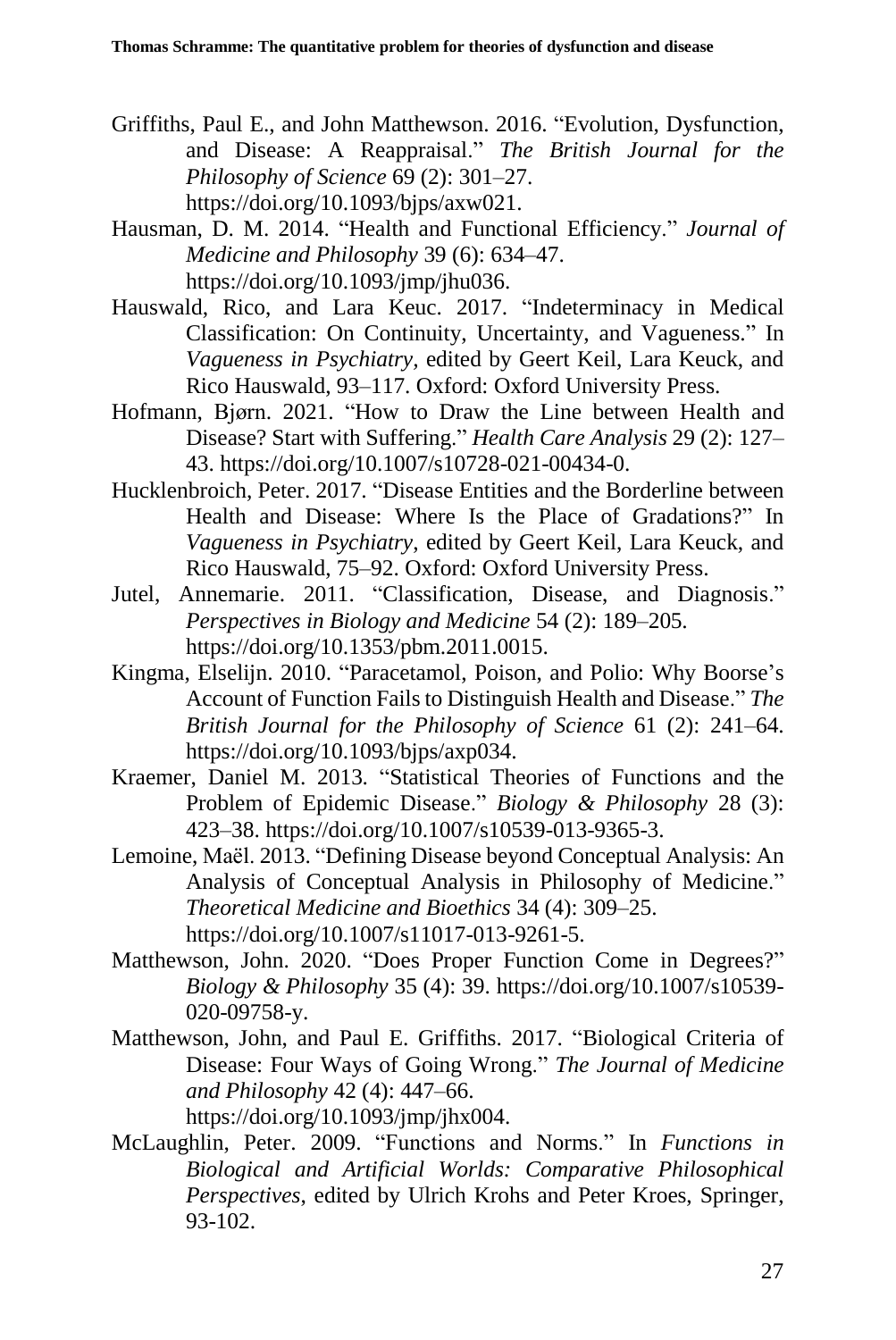- Melander, Peter. 1997. "Analyzing Functions: An Essay on a Fundamental Notion in Biology." Acta Universitatis Umensis 138. Stockholm: Almqvist & Wiksell International.
- Millikan, Ruth Garrett. 1989. "In Defense of Proper Functions." *Philosophy of Science* 56 (2): 288–302. https://doi.org/10.1086/289488.
- Neander, Karen. 1991. "The Teleological Notion of "Function"." *Australasian Journal of Philosophy* 69 (4): 454–68. https://doi.org/10.1080/00048409112344881.
	- ———. 1995. "Misrepresenting & Malfunctioning." *Philosophical Studies* 79 (2): 109–41. https://doi.org/10.1007/BF00989706.
- Nordenfelt, Lennart. 1995. *On the Nature of Health: An Action-Theoretic Approach*. Dordrecht: Springer.
- Rogers, Wendy A., and Mary Jean Walker. 2017. "The Line-Drawing Problem in Disease Definition." *The Journal of Medicine and Philosophy* 42 (4): 405–23. https://doi.org/10.1093/jmp/jhx010.
- Saborido, Cristian, Alvaro Moreno, María González-Moreno, and Juan Carlos Hernández Clemente. 2016. "Organizational Malfunctions and the Notions of Health and Disease." In *Naturalism in the Philosophy of Health*, edited by Élodie Giroux, 101–20. Cham: Springer. https://doi.org/10.1007/978-3-319-29091-1\_7.
- Schramme, Thomas. 2010. "Can We Define Mental Disorder by Using the Criterion of Mental Dysfunction?" *Theoretical Medicine and Bioethics* 31 (1): 35–47. https://doi.org/10.1007/s11017-010- 9136-y.
	- ———. 2019. *Theories of Health Justice: Just Enough Health*. London New York: Rowman & Littlefield International.
- Schroeder, S. Andrew. 2013. "Rethinking Health: Healthy or Healthier Than?" *The British Journal for the Philosophy of Science* 64 (1): 131–59. https://doi.org/10.1093/bjps/axs006.
- Schwartz, Peter H. 2007. "Defining Dysfunction: Natural Selection, Design, and Drawing a Line\*." *Philosophy of Science* 74 (3): 364– 85. https://doi.org/10.1086/521970.
- -. 2017. "Progress in Defining Disease: Improved Approaches and Increased Impact." *The Journal of Medicine and Philosophy* 42 (4): 485–502. https://doi.org/10.1093/jmp/jhx012.
- Smith, John Maynard. 1995. "Genes, Memes, & Minds." *New York Review of Books*, 1995.

https://www.nybooks.com/articles/1995/11/30/genes-memesminds/.

Tresker, Steven. 2020. "Theoretical and Clinical Disease and the Biostatistical Theory." *Studies in History and Philosophy of*